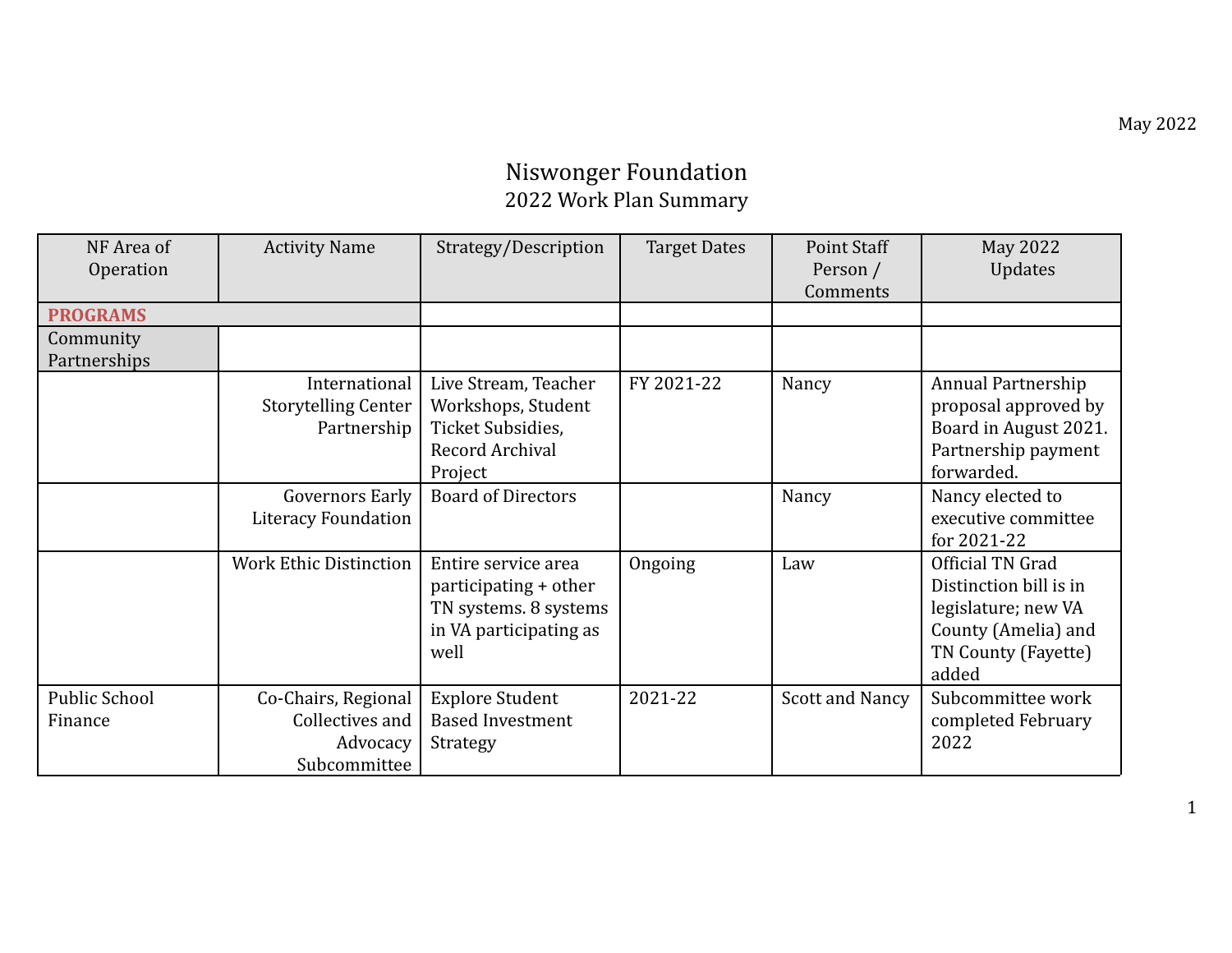|                    | Valleybrook Village                  |                                                                                                                      |                                                                                                                                        | Richard       | Richard serves on<br>Valleybrook Project<br><b>EARTH Advisory</b><br>Committee. (Currently<br>inactive)                                                                                    |
|--------------------|--------------------------------------|----------------------------------------------------------------------------------------------------------------------|----------------------------------------------------------------------------------------------------------------------------------------|---------------|--------------------------------------------------------------------------------------------------------------------------------------------------------------------------------------------|
|                    | <b>Second Harvest Food</b><br>Bank   | Backpack program                                                                                                     |                                                                                                                                        | Nancy         | <b>Grant for 2021-22</b><br>approved by Board in<br>May 2021 and funds<br>provided.                                                                                                        |
| CareerConnect      | Summer<br>Experience/Interns         | Summer Experience<br>activities and summer<br>internships.                                                           | Summer Experience<br>dates set -<br>% 2022: June 6-17,<br>% 2023: July 11-22<br>Summer<br>internships for 6<br>weeks during<br>summer. | Gabby/Law     | Planning summer experience<br>activities - both traditional<br>two week experiences as well<br>as extra saturday activities.<br>Contacting industries for<br>summer interns and SE visits. |
|                    | <b>Program Activities</b><br>monthly | Monthly meetings for<br>Class of 2022 and 2023.<br>Recruitment and<br>Orientation for % 2025;<br>Expansion planning. | Spring/Summer<br>2022                                                                                                                  | Gabby/Law     | Finalizing post-secondary<br>plans for CC22. Completed<br>monthly meetings with<br>CC23 and CC24. Planning<br>Carter and Washington Co.<br>CC expansion.                                   |
| Niswonger Scholars | Summer Leadership<br>Institute       | Leadership Program                                                                                                   | May 30 - June 3<br>2022                                                                                                                | Nancy/Barbara | In planning process                                                                                                                                                                        |
|                    | Winter Leadership<br>Institute       |                                                                                                                      | Dec. 19-20 2022                                                                                                                        | Nancy/Barbara | In Planning Process                                                                                                                                                                        |
|                    | Alumni Meeting                       |                                                                                                                      | December 18,<br>2022                                                                                                                   | Nancy/Barbara | In Planning Process                                                                                                                                                                        |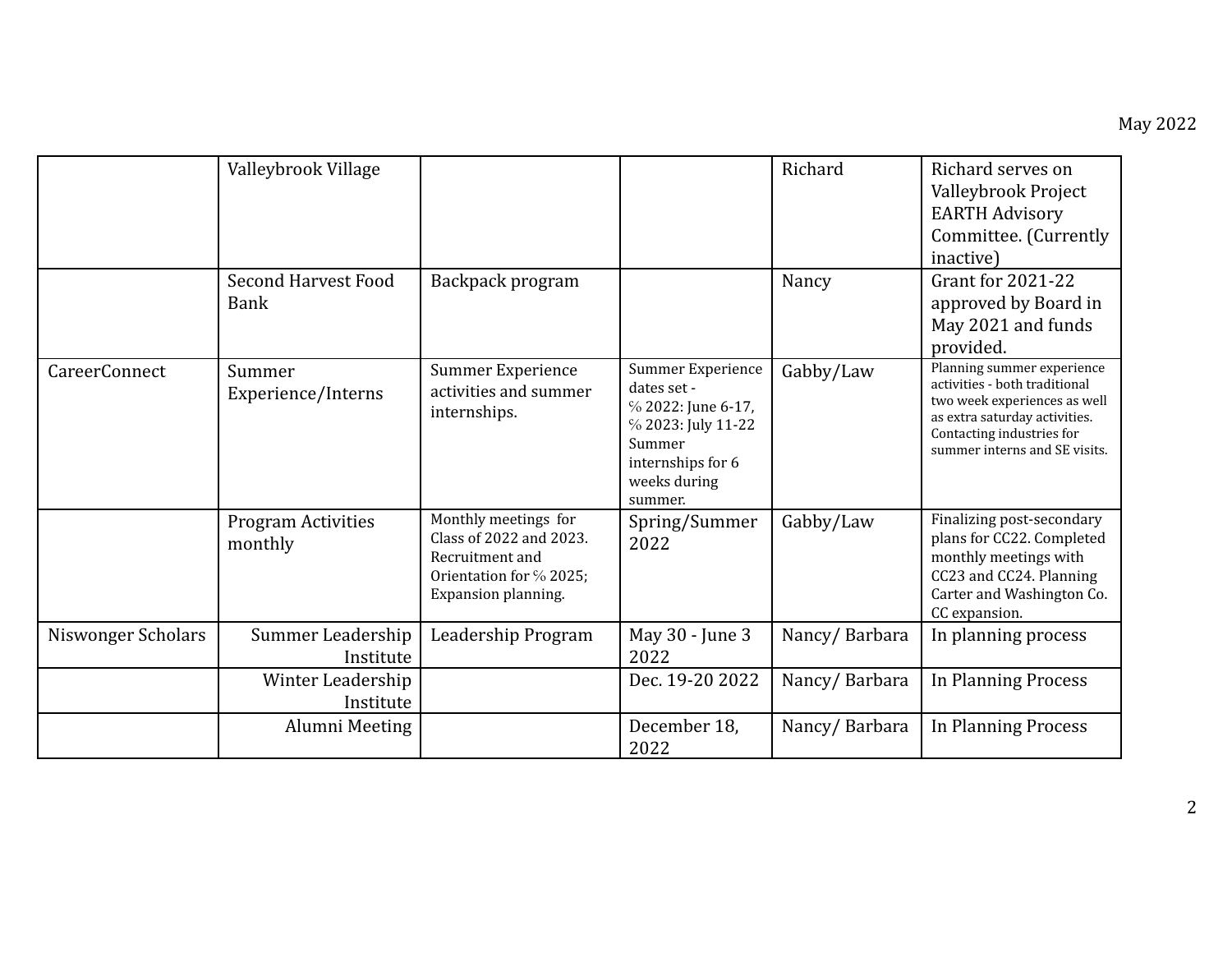|                       | Scholar trips                             | Seniors - Normandy<br>Sophomore -Outdoor<br>Challenge<br>Juniors - New York<br>Juniors - Bahamas | 2022                              | Nancy                              | Planning has begun<br>for all travel<br>experiences for 2022.                                                                                                                      |
|-----------------------|-------------------------------------------|--------------------------------------------------------------------------------------------------|-----------------------------------|------------------------------------|------------------------------------------------------------------------------------------------------------------------------------------------------------------------------------|
|                       | <b>Senior Scholars</b>                    | <b>Graduation Dinner</b>                                                                         | May 31, 2022                      | Nancy/Barbara                      | Senior dinner will be<br>held at General<br>Morgan Inn on May<br>31, 2022, 7:00 P.M                                                                                                |
| NiswongerCARE<br>(C3) | Staff meeting/<br>trainings               | Monthly staff<br>meetings for skill<br>development and<br>team building                          | July 2021 - June<br>2022          | Denise<br>Anita                    | Staff meetings held in<br>February, March, and<br>April. Leadership<br>team sent Monday<br>updates each week to<br>Advisors with<br>reminders and<br>expectations for the<br>week. |
|                       | Leadership Team<br>Meetings               | Weekly meetings for<br>planning and<br>preparation for key<br>programming<br>initiatives         | July 2021-June<br>2022            | Denise<br>Anita                    | Weekly meetings are<br>held as scheduled to<br>discuss a shared<br>agenda that is<br>prepared in advance<br>of each meeting.                                                       |
|                       | <b>Advisor Support and</b><br>Supervision | Monthly meetings for<br>supervision and<br>observation of<br>Advisors. Mentor                    | <b>August 2021 -</b><br>June 2022 | Denise<br>Anita<br>Mentor-Advisors | Leadership team<br>made three monthly<br>supervision visits to<br>each Advisor during                                                                                              |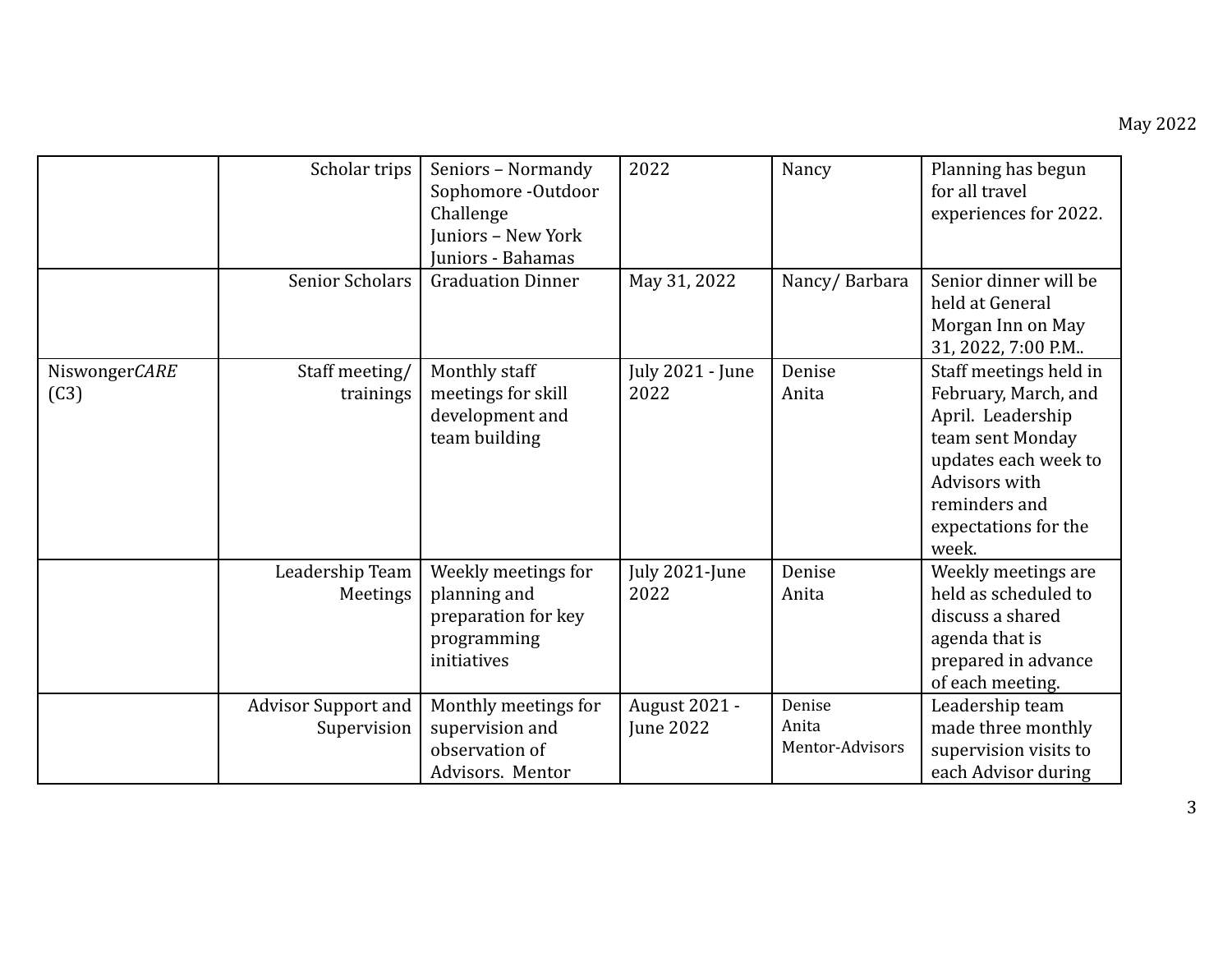|                              | Advisors provide<br>additional support to<br>staff and to assist with<br>events.                           |                           |                 | February, March,<br>April.                                                                                                                                                                                                    |
|------------------------------|------------------------------------------------------------------------------------------------------------|---------------------------|-----------------|-------------------------------------------------------------------------------------------------------------------------------------------------------------------------------------------------------------------------------|
| Campaigns                    | Five campaigns<br>focused on college<br>going tasks and<br>aligned with State's<br>Path to College events. | Spring 2022               | Denise<br>Anita | Campaign Three -<br><b>College and Career</b><br>Planning Nights for<br>Juniors were held in<br>March and April at<br>each high school to<br>encourage parents<br>and students to<br>prepare for tasks<br>during senior year. |
| Summer Melt<br>Programming   | Big-Bright-Future                                                                                          | Summer 2022               | Anita           | Advisors are enrolling<br>seniors for the 2022<br>Summer Melt<br>program; Staff<br>training held on April<br>29th.                                                                                                            |
| Outcome/Progress<br>Analysis | Reviewing data<br>regarding progress on<br>major milestones                                                | August 2021-<br>June 2022 | Denise<br>Anita | Leadership team<br>reviewed Advisors'<br>Daily Logs and<br>analyzed cumulative<br>data.                                                                                                                                       |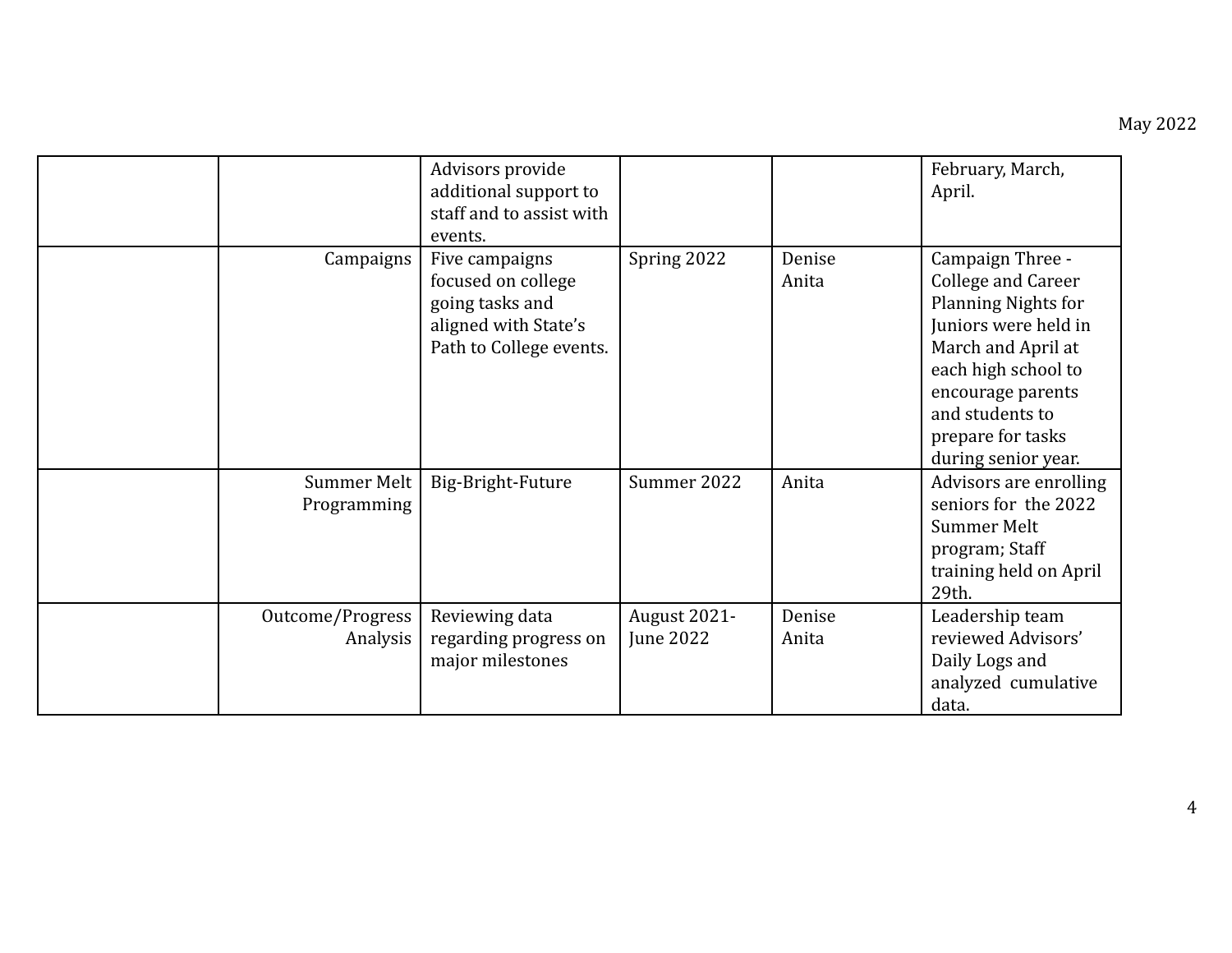|                               | <b>Student Information</b><br>System | Database to enter<br>student demographic<br>information and track<br>milestones.                                             | <b>June 2022</b> | Denise                                | Contracted with<br>Raven Software to<br>develop a database to<br>enter student<br>information and<br>generate reports.                                   |
|-------------------------------|--------------------------------------|------------------------------------------------------------------------------------------------------------------------------|------------------|---------------------------------------|----------------------------------------------------------------------------------------------------------------------------------------------------------|
|                               | Social Media/Website                 | <b>Engaging students</b><br>and stakeholders on<br>Facebook, Instagram,<br>Twitter, YouTube, and<br>NiswongerCARE<br>website | Ongoing          | Social Media:<br><b>Emily Emerick</b> | Ongoing posting and<br>sharing on social<br>media platforms.                                                                                             |
|                               | <b>Texting Platform</b>              | Signal Vine-college<br>access messaging<br>platform                                                                          | Ongoing          | Anita                                 | Advisors continue to<br>send messages and<br>announcements to<br>2,095 Class of '22<br>seniors.,                                                         |
| Personalized<br>Learning (C3) |                                      |                                                                                                                              |                  |                                       |                                                                                                                                                          |
|                               | Niswonger Online                     |                                                                                                                              |                  |                                       |                                                                                                                                                          |
|                               |                                      | <b>Consortium Fees</b>                                                                                                       | Ongoing          | Jill                                  | <b>Consortium Seat Fee=</b><br>$$125/$ seat<br><b>Affiliate Seat Fee=</b><br>\$175/seat.<br>Fees remained steady<br>during the 2021-2022<br>school year. |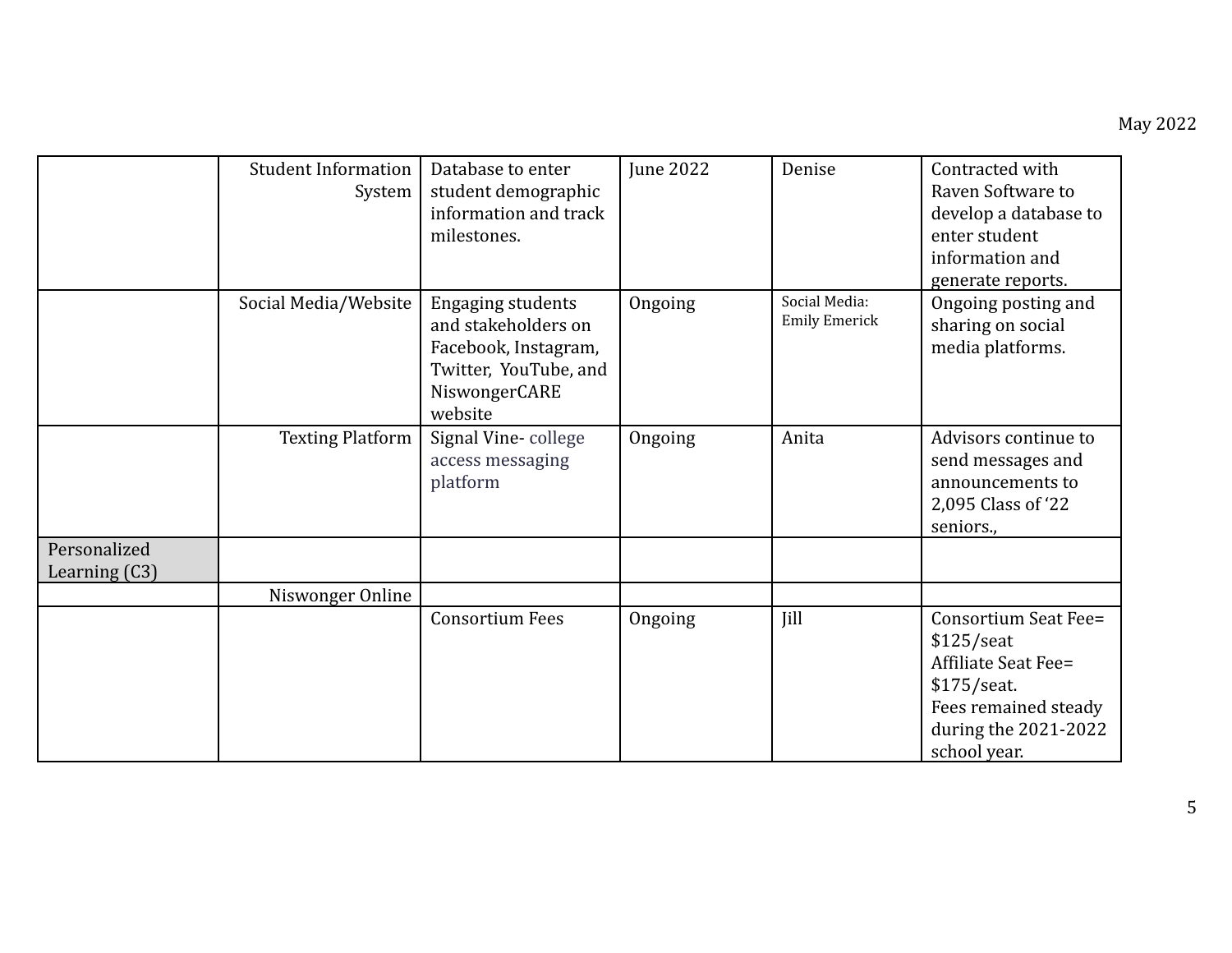|  | <b>Current Semester End</b><br>Date | Spring 2022               | Jill | Courses close May 13.<br>Final grades will be<br>ready May 17.                                                                                                                                                           |
|--|-------------------------------------|---------------------------|------|--------------------------------------------------------------------------------------------------------------------------------------------------------------------------------------------------------------------------|
|  | <b>Upcoming Semesters</b>           | Spring 2022               | Jill | Preparations are<br>being made for the<br>Summer 2022 and Fall<br>2022 semesters.<br>Enrollment opens<br>March 1.                                                                                                        |
|  | Enrollment                          | Fall 2021-Spring<br>2022  | Jill | <b>Enrollment for 21-22</b><br>School Year = $1,940$<br>students.                                                                                                                                                        |
|  | Teachers                            | Fall 2021-<br>Spring 2022 | Jill | 14 new teachers were<br>hired for the Fall 2021<br>semester. 5 additional<br>new teachers were<br>hired for the Spring<br>2022 semester. We<br>had approximately 40<br>returning teachers<br>from previous<br>semesters. |
|  | New Partnerships                    | Fall 2021-Spring<br>2022  | Jill | We have partnered<br>with two newly<br>formed virtual<br>academies: Collierville<br>Virtual Academy and<br>Jefferson County                                                                                              |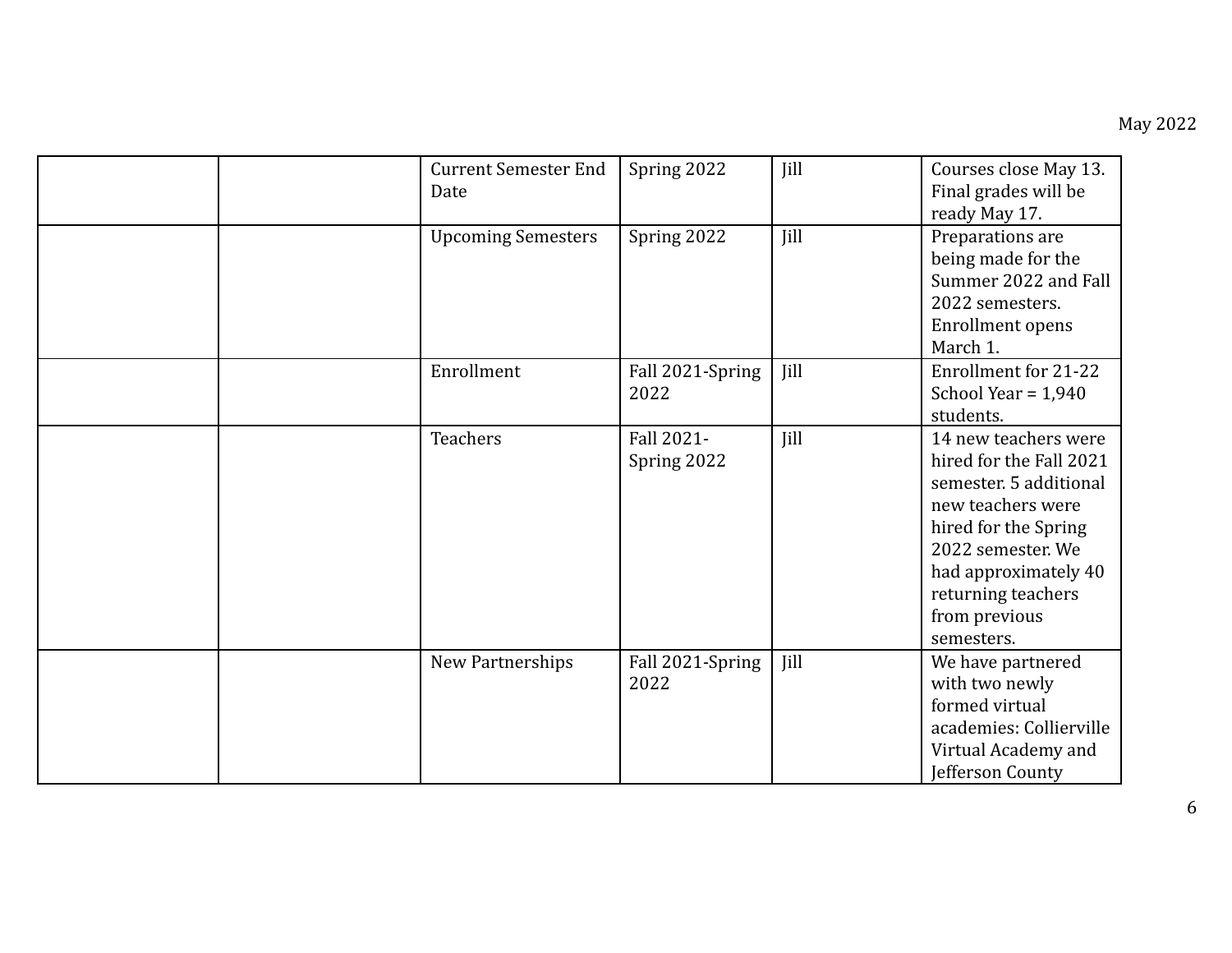|  |                                               |         |      | Virtual Academy. Both<br>schools have been<br>pleased with this<br>partnership which has<br>allowed their students<br>a much broader range<br>of course options.<br>Both schools plan to<br>continue this<br>partnership for the<br>22-23 school year.                                                                                      |
|--|-----------------------------------------------|---------|------|---------------------------------------------------------------------------------------------------------------------------------------------------------------------------------------------------------------------------------------------------------------------------------------------------------------------------------------------|
|  | Niswonger Online<br><b>Course Development</b> | Ongoing | Jill | World Language<br>classes continue to<br>have our highest<br>number of<br>enrollments. New<br>Spanish I and II<br>courses, created by<br>one of our teachers,<br>launched this school<br>year. New French<br>courses, created by<br>Jill, were launched in<br>Summer 2021. French<br>3 was offered for the<br>first time in Spring<br>2022. |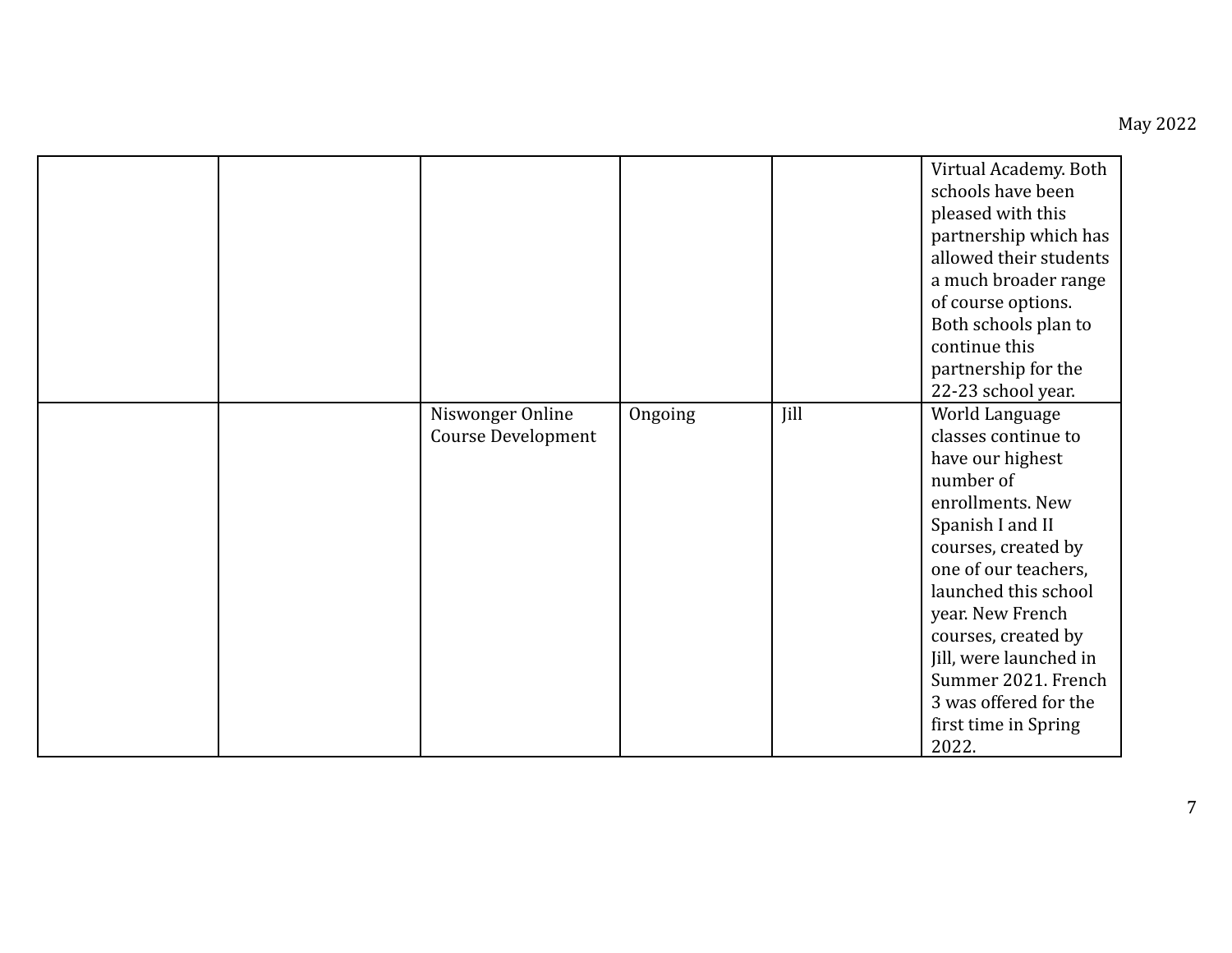|  | Professional<br>Development                | Ongoing | Jill        | Jill has attended<br>monthly calls with<br>Canvas, our Learning<br>Management System,<br>to learn about new<br>features and<br>upcoming changes to<br>share with teachers.                                                              |
|--|--------------------------------------------|---------|-------------|-----------------------------------------------------------------------------------------------------------------------------------------------------------------------------------------------------------------------------------------|
|  | Website<br>niswongeronline.com             | Ongoing | Jill        | Continuously<br>updating the website<br>to reflect programs<br>and needed<br>information regarding<br>Niswonger Online.                                                                                                                 |
|  | Newsletter                                 | Ongoing | Jill        | Online newsletter<br>published quarterly to<br>share student, teacher,<br>and course spotlights,<br>important<br>announcements and<br>more with current<br>students, parents,<br>teachers, counselors,<br>and school<br>administrators. |
|  | Social Media:<br>Instagram and<br>Facebook | Ongoing | <b>Jill</b> | Social media channels<br>are updated several<br>times per week with                                                                                                                                                                     |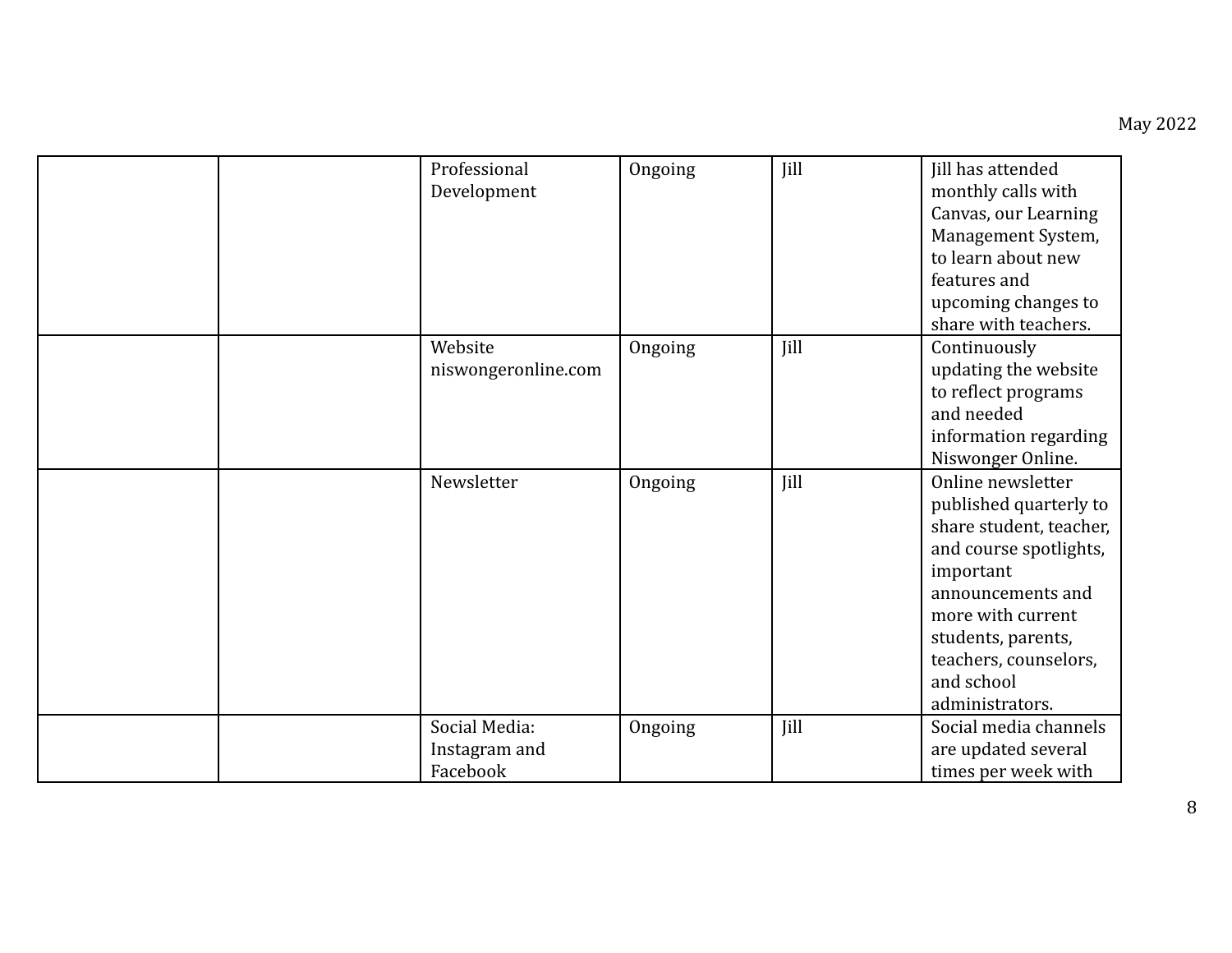|                          |                                         |           |           | announcements,<br>course spotlights, etc.                                                                                                                       |
|--------------------------|-----------------------------------------|-----------|-----------|-----------------------------------------------------------------------------------------------------------------------------------------------------------------|
| <b>Affiliate Members</b> |                                         |           |           |                                                                                                                                                                 |
|                          | <b>Affiliate System Fees</b>            | Ongoing   | Gina      | Possible look at<br>changing annual fee<br>set up for Affiliate<br>systems to better<br>serve smaller rural<br>systems throughout<br>the state.                 |
|                          | New Systems using<br><b>CARES Funds</b> | 2022-2023 | Gina/Jill | Using CARES funds to<br>assist rural schools<br>with first year of<br>Niswonger Online                                                                          |
| AP Access for All        | New Schools<br>On-Boarding              |           | Gina      | Still working to bring<br>on new systems that<br>are hold-outs. TDOE is<br>working to get high<br>level email out to the<br>13 systems that are<br>not onboard. |
|                          | New Staff Hire and<br>Training          |           | Gina      | APAA team is now full<br>including a new hire<br>that focuses on<br><b>Teacher and Course</b><br>Review                                                         |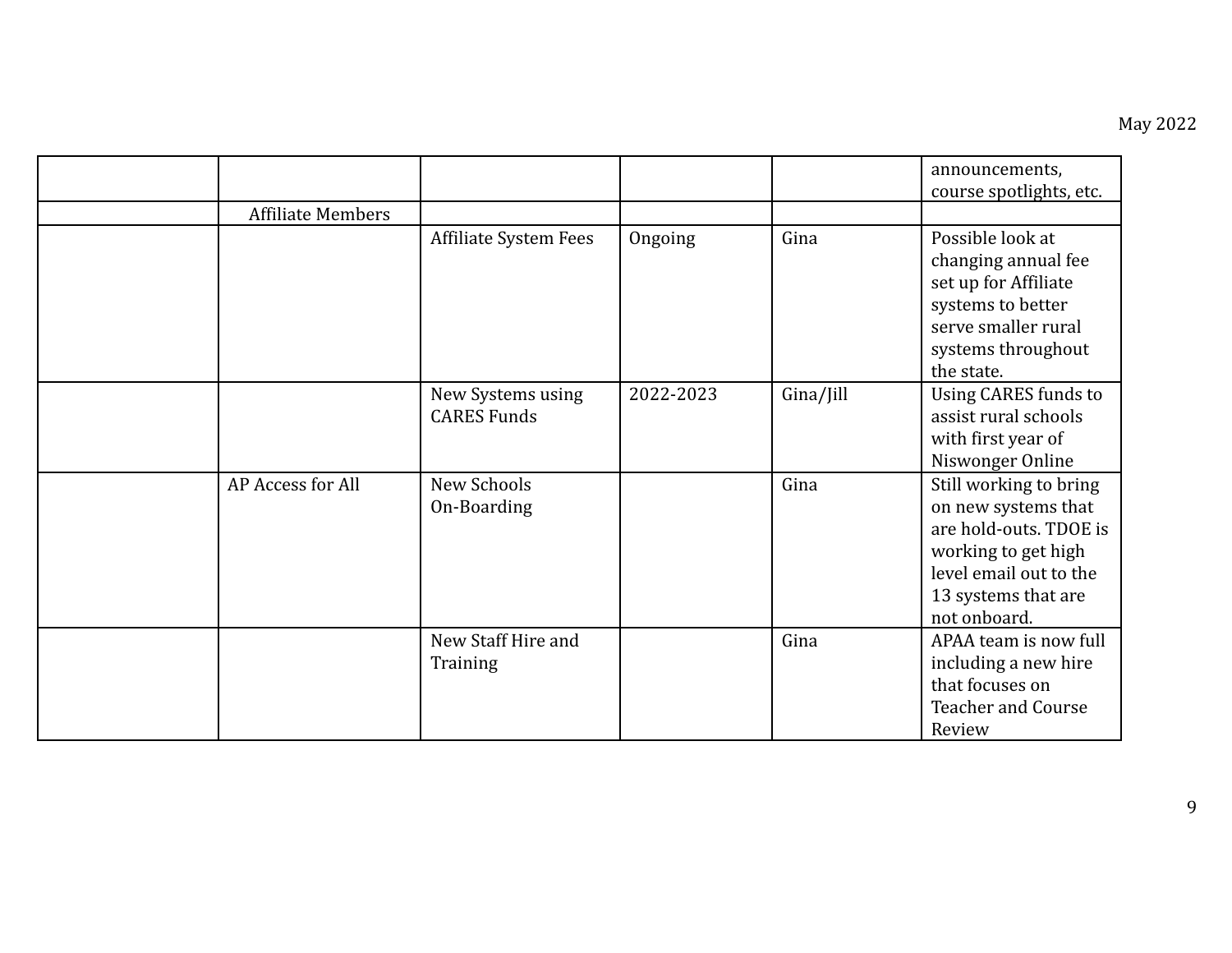| <b>College Board</b><br>Training for TN<br>teachers | Gina | Partnering with UTC<br>and Rice Univ to serve<br>over 500 teachers.<br>These teachers have<br>all registered and look<br>forward to their APSI<br>training during June<br>or JUly |
|-----------------------------------------------------|------|-----------------------------------------------------------------------------------------------------------------------------------------------------------------------------------|
| Recruitment of online<br>AP teachers                | Gina | Hired 98 teachers for<br>this school year. Plan<br>on hiring $\sim$ 100 more<br>for next year. We will<br>begin to recruit and<br>train new teachers<br>over the summer           |
| <b>AP Liaisons</b>                                  | Gina | Currently paying<br>almost 300 AP<br>Liaisons across the<br>state for their work.<br>More will come on for<br>next year as those<br>schools begin<br>enrolling                    |
| Media/Marketing                                     | Gina | Weekly meetings with<br>CRISP to keep media<br>focus where it needs<br>to be and keep flyers                                                                                      |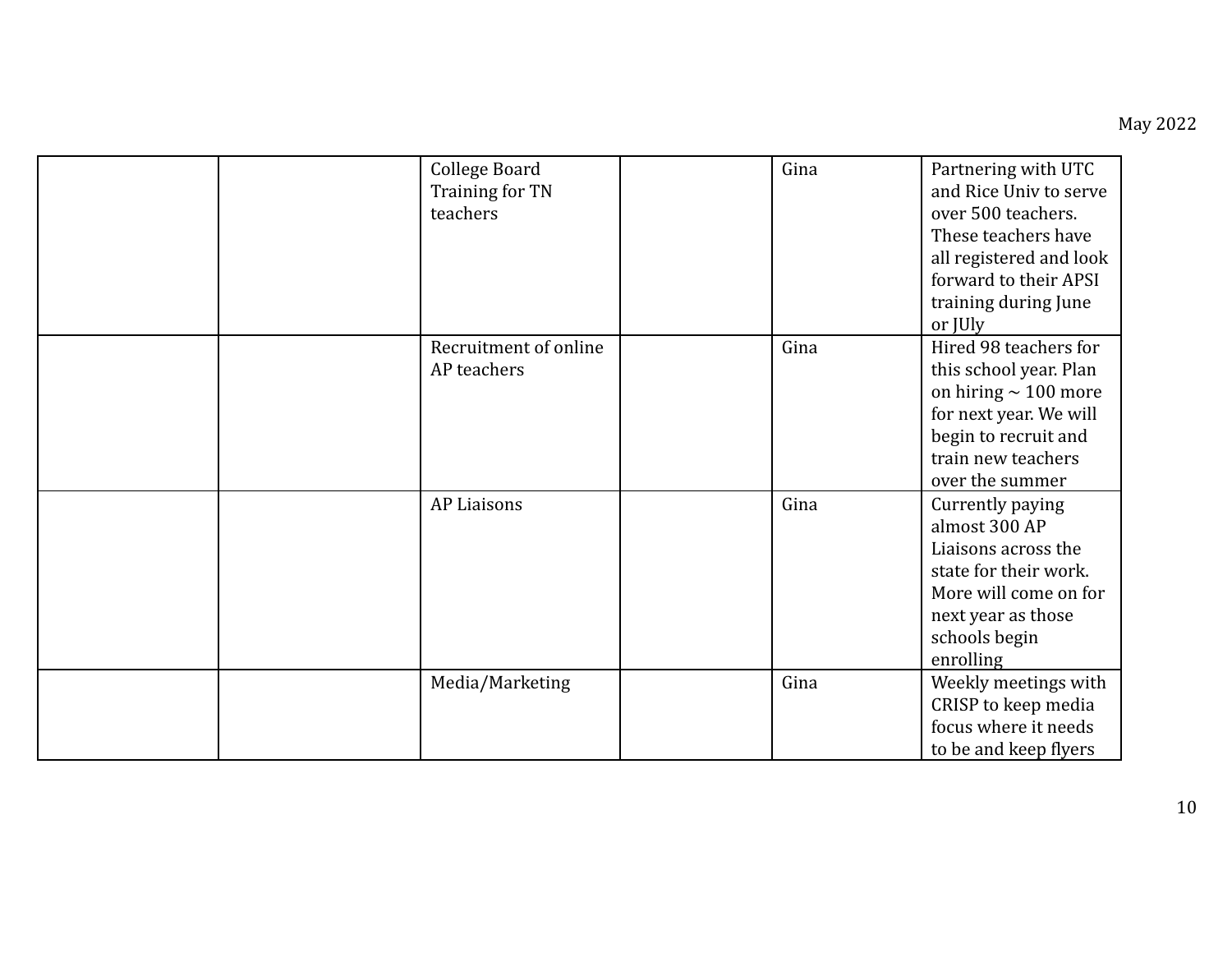|                  |                   |                            |             |               | in the hands of         |
|------------------|-------------------|----------------------------|-------------|---------------|-------------------------|
|                  |                   |                            |             |               | Liaisons                |
|                  |                   | Mini Grants                |             | Gina          | The APAA team           |
|                  |                   |                            |             |               | offered mini grants to  |
|                  |                   |                            |             |               | classroom AP teachers   |
|                  |                   |                            |             |               | across the state.       |
|                  |                   |                            |             |               | Almost 50 grants have   |
|                  |                   |                            |             |               | been awarded and        |
|                  |                   |                            |             |               | their items are in the  |
|                  |                   |                            |             |               | process of being        |
|                  |                   |                            |             |               | fulfilled and sent to   |
|                  |                   |                            |             |               | their high schools      |
|                  |                   | <b>APAA Impact Reports</b> |             | Gina          | For any copies (online  |
|                  |                   | (fall and spring)          |             |               | or paper) please        |
|                  |                   |                            |             |               | contact Gina.           |
|                  | Coding            | Variety of topics,         |             | Richard/ETSU  | Traditional             |
|                  |                   | levels, and delivery       |             | partners      | partnership activities  |
|                  |                   | approaches                 |             |               | remain "on hold".       |
|                  |                   | implemented.               |             |               | Current efforts shifted |
|                  |                   |                            |             |               | to STEM.LD initiative.  |
| Professional     |                   |                            |             |               |                         |
| Development (C3) |                   |                            |             |               |                         |
|                  | New PD Day design |                            | October 28, | Mia Hyde/     | October 28, 2022        |
|                  | Learning Together |                            | 2022        | Nancy/Barbara | event in planning       |
|                  |                   |                            |             |               | process with 12         |
|                  |                   |                            |             |               | school systems on       |
|                  |                   |                            |             |               | board to participate    |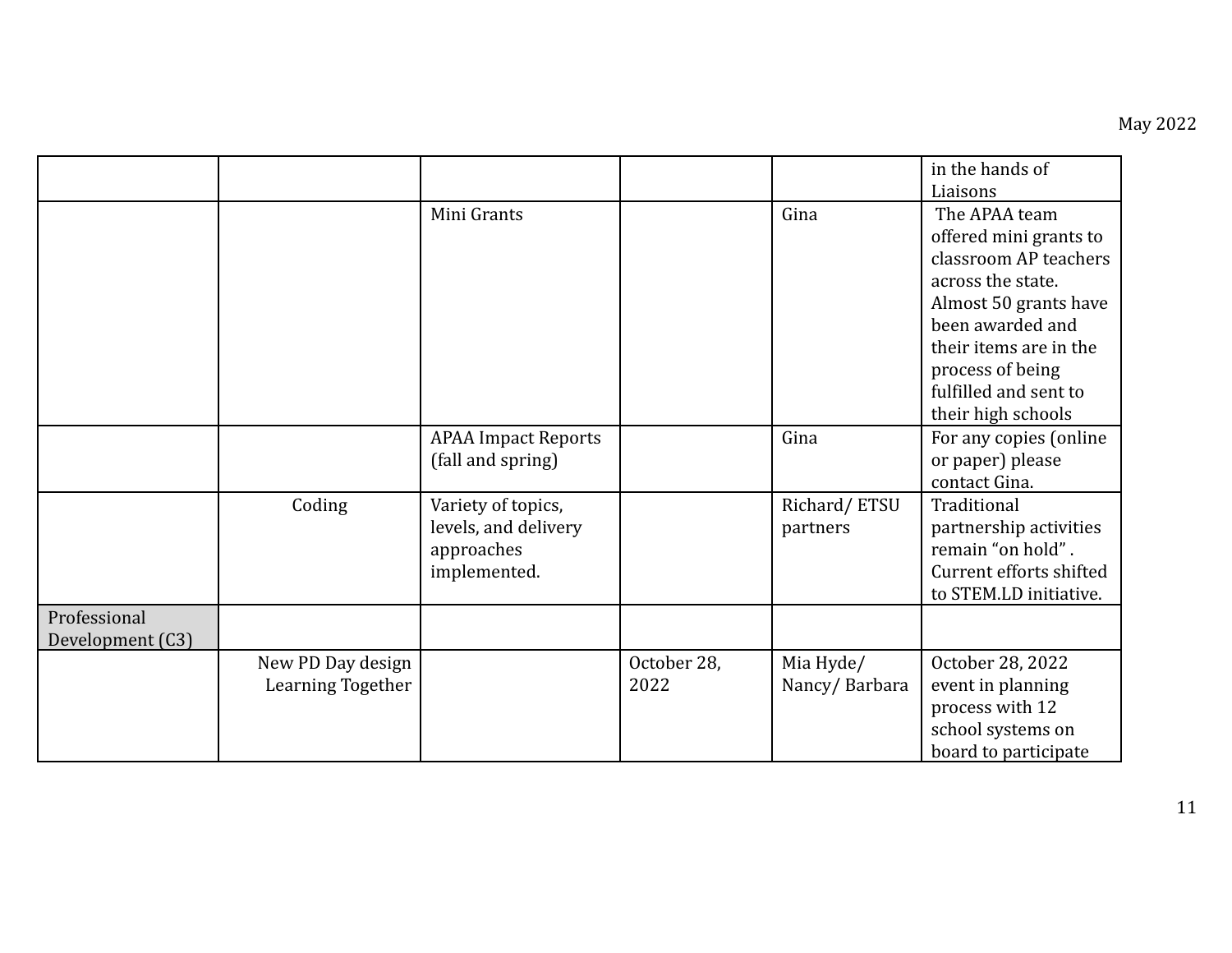| <b>Rural LIFE</b>             | <b>Instructional Coaches</b>                                     | <b>Ongoing Support</b>                                                    |                                        | Richard                                                                               | For the 2021/22<br>school year, coaches<br>are delivering support<br>tailored for individual<br>school needs. Support<br>is a combination of<br>in-person and virtual.  |
|-------------------------------|------------------------------------------------------------------|---------------------------------------------------------------------------|----------------------------------------|---------------------------------------------------------------------------------------|-------------------------------------------------------------------------------------------------------------------------------------------------------------------------|
|                               |                                                                  | School-year training                                                      | ongoing                                |                                                                                       | All sessions<br>completed.                                                                                                                                              |
|                               |                                                                  | <b>Strong Start Network</b>                                               | Spring "retreat"<br>(virtual), Feb. 8. |                                                                                       | The full SSN will<br>conclude at June 22<br>Reflect & Connect<br><b>Summer Conference</b>                                                                               |
|                               | <b>School Plans</b>                                              |                                                                           | ongoing                                |                                                                                       | School plans from first<br>group of schools have<br>been completed.<br>Schools in the second<br>group have created<br>plans and<br>implementation is<br>"winding down." |
| NTC (EIR Coaching<br>Project) |                                                                  |                                                                           |                                        | Allison, Mindy,<br>and Sherry                                                         |                                                                                                                                                                         |
|                               | Weekly Meetings with<br>NTC Program Director<br>and DAC Director | Develop short term<br>and long term goals<br>regarding<br>sustainability, | Ongoing<br>and last forum<br>May 3rd   | <b>Allison Seeley</b><br>NTC-Shelley<br>Winterburg<br>(Director of<br>Federal Grants) | Adjusted forum<br>training content to<br>meet the needs of<br>coaches and teachers                                                                                      |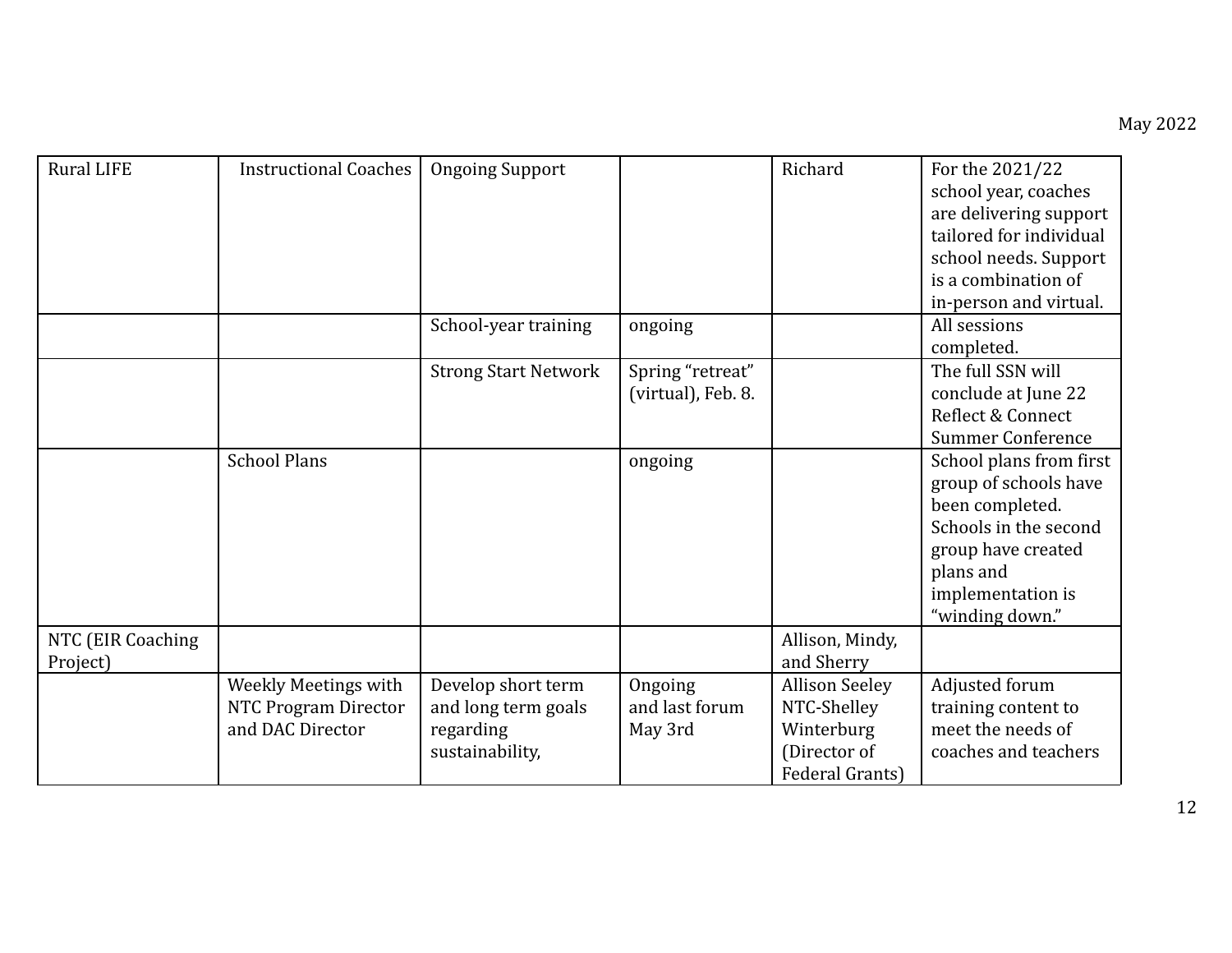|                                | debrief about<br>communication with<br>School Leaders, plan<br>for forums, discuss<br>budget, etc.                                                                                                                                                              |                                                                                                              |                                                         | based on current<br>conditions in schools.<br><b>Adjusted SLAC</b><br>training to support<br>District and School<br>Visions.                                                                                |
|--------------------------------|-----------------------------------------------------------------------------------------------------------------------------------------------------------------------------------------------------------------------------------------------------------------|--------------------------------------------------------------------------------------------------------------|---------------------------------------------------------|-------------------------------------------------------------------------------------------------------------------------------------------------------------------------------------------------------------|
| Observation/Coaching<br>Cycles | District level and<br>school level coaches<br>complete at least 3<br>coaching cycles<br>throughout the year,<br>analyze student<br>learning with their<br>teachers, and facilitate<br>PLCs with their<br>selected teachers<br>(total of 240 minutes<br>a month) | Ongoing<br>We have tripled<br>the number of<br>coaching cycles<br>that our coaches<br>completed last<br>year | District and<br>school level<br>coaches<br>and teachers | District and school<br>coaching cycles<br>parallel the in-field<br>coaching cycles of the<br>Niswonger Team.<br>High-leverage tool use<br>has increased<br>significantly from last<br>year.                 |
| Niswonger In-Field<br>Coaching | <b>Lead Coaches will</b><br>complete two<br>observation cycles<br>and collaborate with<br>and mentor district<br>and school level<br>coaches using high<br>level tools                                                                                          | Ongoing/Daily<br>Lead Coach<br>in-field coaching<br>cycles have<br>doubled since<br>last year                | Allison<br>Mindy<br>Sherry                              | From August through<br>the end of October,<br>Sherry and Mindy<br>completed 9 In-Field<br>Coaching<br>Cycles(Pre-Observatio<br>n, Observation,<br>Post-Observation)<br>with school and<br>district coaches. |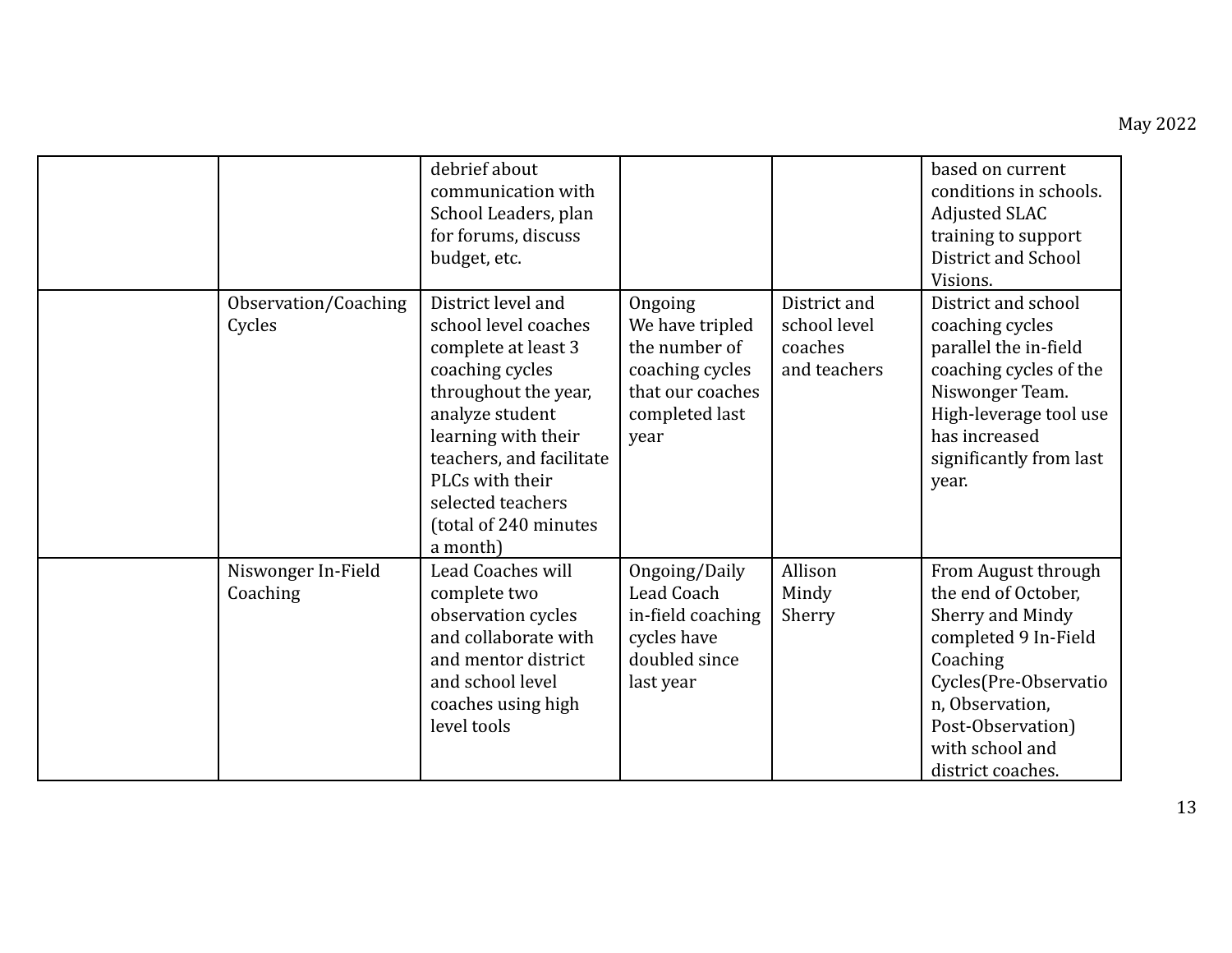|                                                |                                                                                                                                                                                                                |                                                                                                                          |                                                                                      | From November to<br>present they've<br>increased that<br>number to 21.                                                                                                                                               |
|------------------------------------------------|----------------------------------------------------------------------------------------------------------------------------------------------------------------------------------------------------------------|--------------------------------------------------------------------------------------------------------------------------|--------------------------------------------------------------------------------------|----------------------------------------------------------------------------------------------------------------------------------------------------------------------------------------------------------------------|
| NTC In-Field Coaching                          | NTC Coaches will<br>complete observation<br>cycles, collaborate<br>with and mentor Lead<br>Coaches.                                                                                                            | Ongoing/Weekly<br>Mindy and<br>Sherry have<br>completed<br>several<br>coaching/PDSA<br>cycles with NTC<br>mentor coaches | <b>NTC Coaches</b><br>and<br>Allison<br>Mindy<br>Sherry                              | Mindy and Sherry<br>have worked through<br>coaching cycles with<br>NTC's Mentor<br>Coaches. These cycles<br>parallel the coaching<br>cycles Sherry and<br>Mindy complete with<br>the district and school<br>coaches. |
| NTC/SRI                                        | SRI will gather<br>ongoing information<br>about progress of the<br>coaches and other<br>factors that may<br>impact the results of<br>the grant and to help<br>establish the narrative<br>to pair with the data | Monthly                                                                                                                  | Shelley<br>Winterburg<br>(NTC)<br>Allison<br>(Mindy and<br>Sherry when<br>necessary) | Review data for the<br>grant, give monthly<br>updates about factors<br>impacting data, prep<br>for surveys,<br>interviews, collection<br>of qualitative data                                                         |
|                                                |                                                                                                                                                                                                                |                                                                                                                          |                                                                                      |                                                                                                                                                                                                                      |
| <b>Monthly Coaching</b><br>Forums and Webinars | Forums provide the<br>opportunity to<br>observe how coaches                                                                                                                                                    | Finishing up<br>makeup forums<br>and have the last<br>forum May 3rd                                                      | NTC-Shelley<br>Winterburg<br>(Director of<br>Federal Grants)                         | At this point last year<br>in 2021, 16% of<br>coaches had attended                                                                                                                                                   |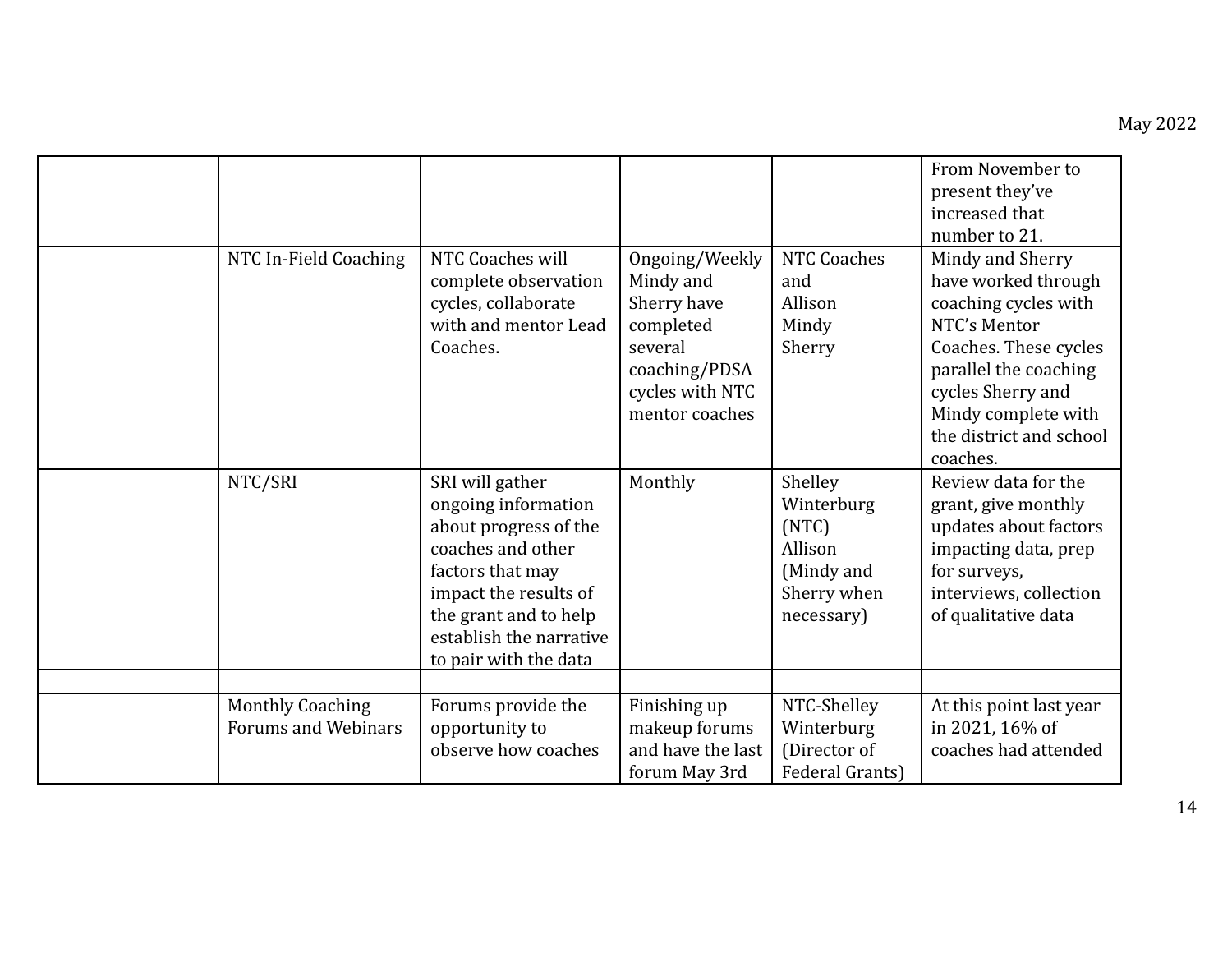|                                                  | are connecting the<br>learning from NTC's<br>Summer Institutes to<br>their coaching<br>practice. Coaches<br>explore how they are<br>using academic and<br>nonacademic data to<br>understand the<br>students and teachers<br>they support and how<br>this understanding<br>informs<br>standards-aligned<br>instruction. | We expect to<br>meet our goal of<br>100% of our<br>coaches<br>participation in<br>these forums | <b>NTC Coaches</b><br>and<br>Allison<br>Mindy<br>Sherry | all 5 forums that had<br>been offered.<br>This year 73% of<br>coaches have attended<br>all 5 forums that have<br>been offered so far or<br>have perfect<br>attendance. Of those<br>who don't have<br>perfect attendance,<br>the majority have only<br>missed one. |
|--------------------------------------------------|------------------------------------------------------------------------------------------------------------------------------------------------------------------------------------------------------------------------------------------------------------------------------------------------------------------------|------------------------------------------------------------------------------------------------|---------------------------------------------------------|-------------------------------------------------------------------------------------------------------------------------------------------------------------------------------------------------------------------------------------------------------------------|
| National Program<br>Leadership Network<br>(NPLN) | **NPLN Objectives:<br>Analyze promising<br>practices for educator<br>professional learning,<br>coaching, and<br>strategies to remain<br>student focused in<br>implementation;<br>Engage with tools,<br>resources, and ideas<br>that support<br>programs to use the<br>lived experience of                              | May 2-4, 2022<br>This will take<br>place in person<br>in Houston                               | <b>NTC</b>                                              | Professional<br>Development with<br>cohorts from across<br>the county, and<br>collaboration time<br>with the KY and<br>Houston partners.<br>January's training<br>sessions centered on<br><b>Optimal Learning</b><br>Environments and<br>Communities.             |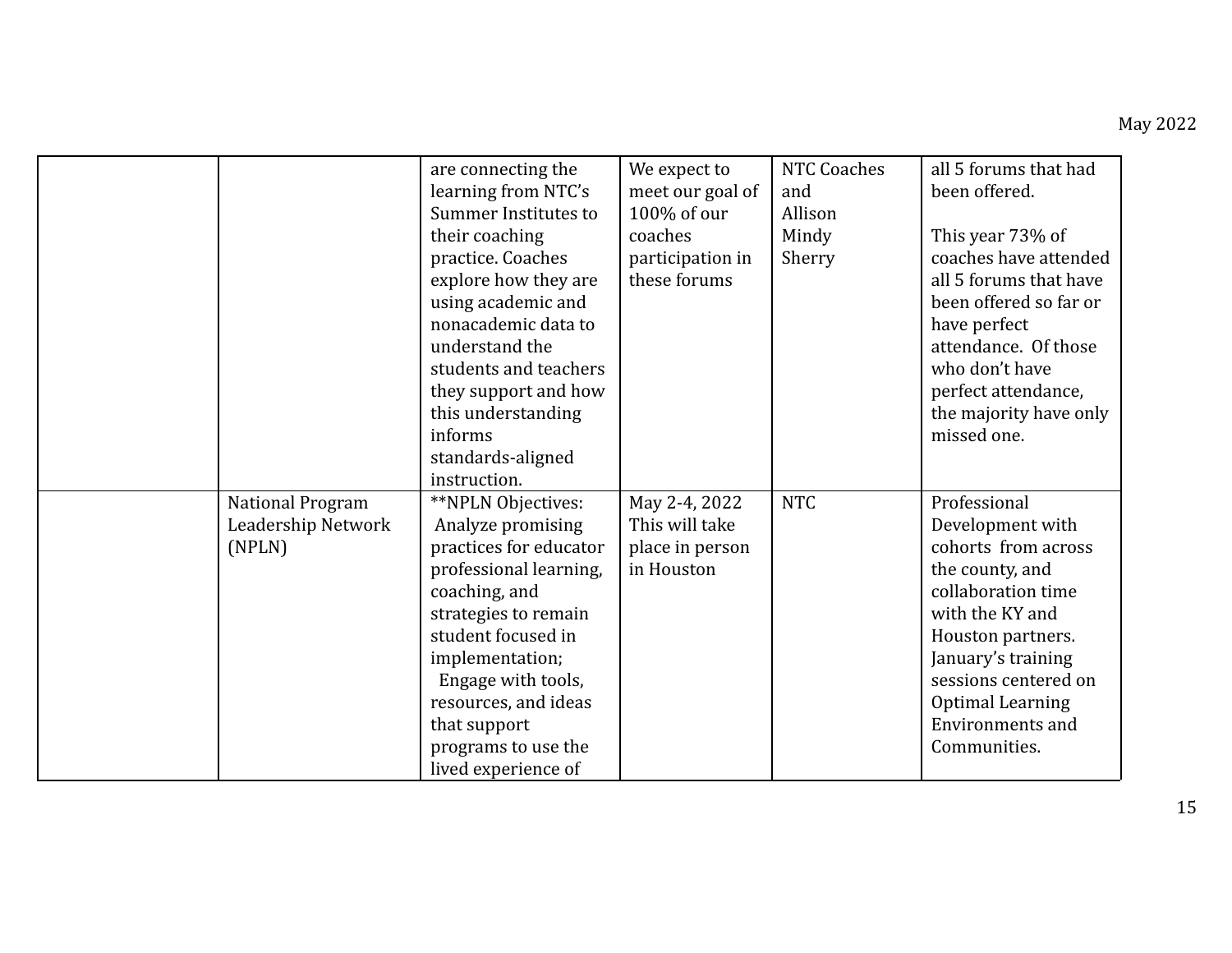May 2022

|                                               | students and<br>educators to inform<br>design and<br>implementation;<br>Collaborate within<br>and across teams<br>through cycles of<br>inquiry focused on<br>effective program<br>implementation in<br>service of identified<br>student and educator<br>needs                                                                                         |                                                                                                                                                                      |                                                                                                            |                                                                                                                                                                                                                                                                                                              |
|-----------------------------------------------|-------------------------------------------------------------------------------------------------------------------------------------------------------------------------------------------------------------------------------------------------------------------------------------------------------------------------------------------------------|----------------------------------------------------------------------------------------------------------------------------------------------------------------------|------------------------------------------------------------------------------------------------------------|--------------------------------------------------------------------------------------------------------------------------------------------------------------------------------------------------------------------------------------------------------------------------------------------------------------|
| <b>Education Resource</b><br>Strategies (ERS) | ERS is partnering with<br>New Teacher Center and<br>the Niswonger<br>Foundation under a<br>federal Education<br>Innovation and<br>Research (EIR) grant,<br>with a focus on<br>accelerating student<br>learning for<br>underserved students in<br>rural districts in<br>Tennessee. ERS' role is<br>to ensure that schools<br>and districts are able to | Begin rolling out to<br>Superintendents<br>and Principals<br>February 2022.<br>Present information<br>at the<br>Superintendents'<br>meeting on<br>February 16, 2022. | <b>Allison Seeley</b><br>will present<br>information<br>with support of<br>Shelley<br>Winterburg<br>(NTC). | Allison is gathering<br>experiences from<br>superintendents in TN<br>who have worked<br>with ERS in the past.<br>She is also reaching<br>out to<br>superintendents who<br>she is already working<br>closely with and<br>sending out<br>information via email.<br>She will present more<br>information at the |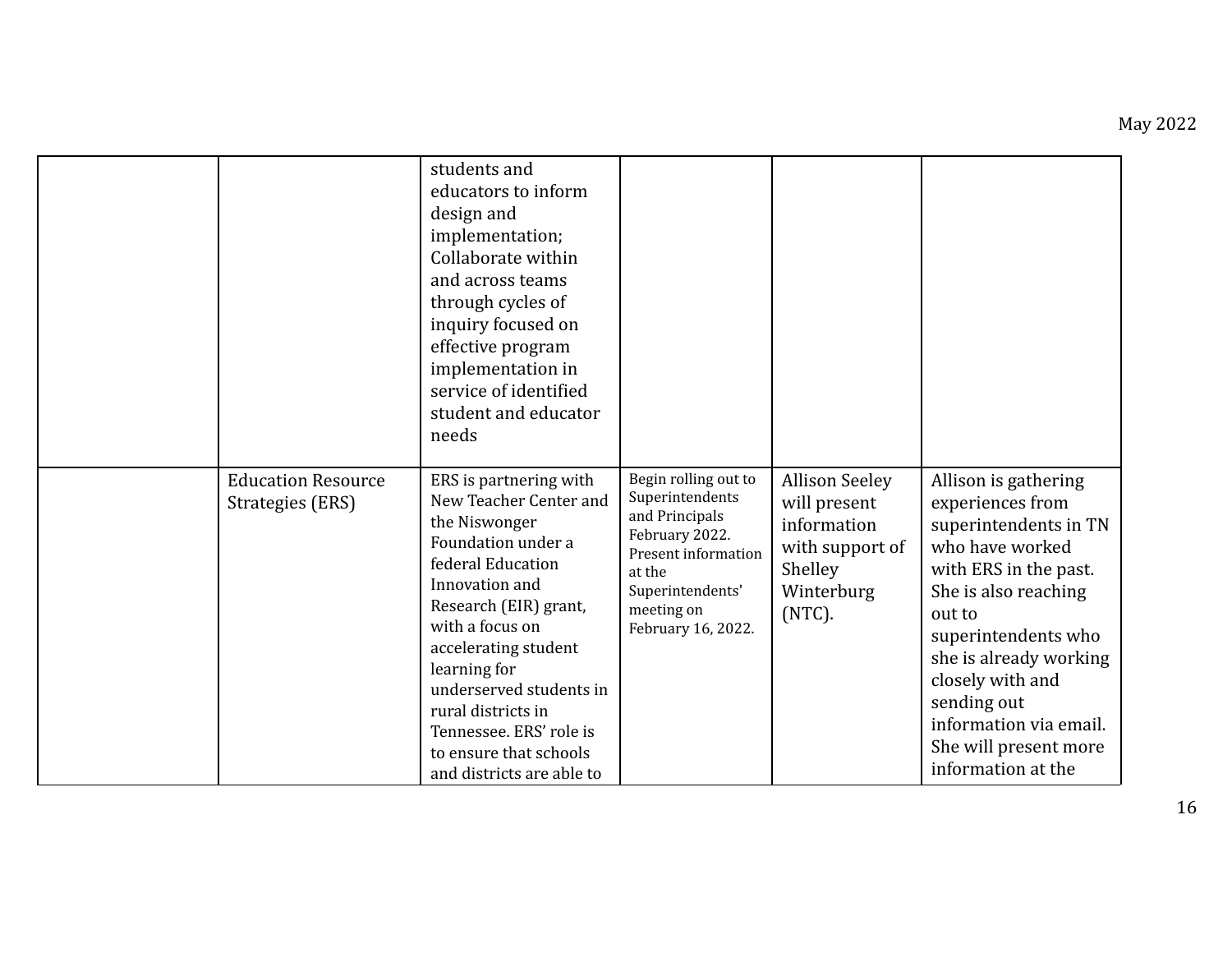|                   | implement instructional    |             |                       | February 16th           |
|-------------------|----------------------------|-------------|-----------------------|-------------------------|
|                   | coaching sustainably       |             |                       | Superintendents'        |
|                   | over time, by making       |             |                       | meeting and answer      |
|                   | strategic resource         |             |                       |                         |
|                   | tradeoffs at the school    |             |                       | any questions.          |
|                   | and system levels. In the  |             |                       |                         |
|                   | context of the COVID-19    |             |                       |                         |
|                   | pandemic, this work is     |             |                       |                         |
|                   | especially important to    |             |                       |                         |
|                   | ensure that school and     |             |                       |                         |
|                   | district leaders can seize |             |                       |                         |
|                   | the opportunity of         |             |                       |                         |
|                   | unprecedented stimulus     |             |                       |                         |
|                   | funding to reimagine the   |             |                       |                         |
|                   | teacher and student        |             |                       |                         |
|                   | experience in school,      |             |                       |                         |
|                   | while financially          |             |                       |                         |
|                   | sustaining priorities      |             |                       |                         |
|                   | even after the ESSER       |             |                       |                         |
|                   | funds are spent.           |             |                       |                         |
| School Leaders as | School Leaders and         | November 9, | NTC-Shelley           | Approved for TASL       |
| Coaches (SLAC)    | <b>Coaches: Effective</b>  | 2021        | Winterburg            | Credit                  |
|                   | Professional Learning      |             | (Director of          |                         |
|                   | Communities                |             | Federal Grants)       | Sixteen School and      |
|                   |                            |             | NTC Coaches           | <b>District Leaders</b> |
|                   |                            |             | and                   | attended                |
|                   |                            |             | <b>Allison Seeley</b> |                         |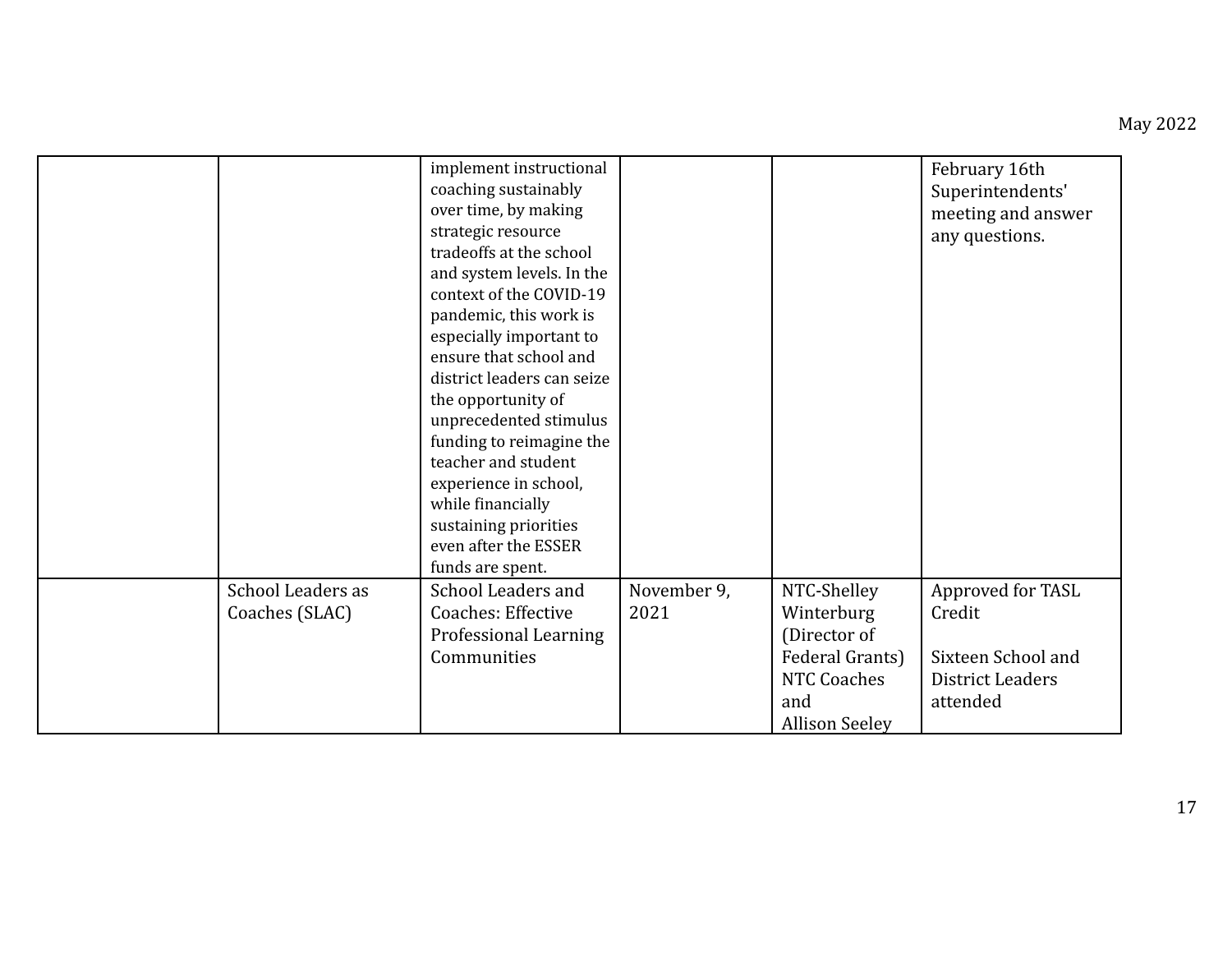| School Leaders as<br>Coaches (SLAC)                                                                                                                    | High Leverage<br><b>Coaching Practices to</b><br><b>Support Teacher</b><br><b>Growth and Student</b><br>Learning                                                                                                                                                            | February 22,<br>2022 (March 1<br>backup date) | NTC-Shelley<br>Winterburg<br>(Director of<br>Federal Grants)<br><b>NTC Coaches</b><br>and<br><b>Allison Seeley</b>                              | Approved for TASL<br>credit                                                                                                                                                    |
|--------------------------------------------------------------------------------------------------------------------------------------------------------|-----------------------------------------------------------------------------------------------------------------------------------------------------------------------------------------------------------------------------------------------------------------------------|-----------------------------------------------|-------------------------------------------------------------------------------------------------------------------------------------------------|--------------------------------------------------------------------------------------------------------------------------------------------------------------------------------|
| NTC Presenter<br>Institute                                                                                                                             | Niswonger Team will<br>be trained to work<br>independently via a<br>"Gradual Release"<br>Model to continue to<br>build capacity and<br>sustainability in local<br>districts                                                                                                 | <b>June 2022</b><br>In-person                 | Allison Seeley,<br>Mindy Volk, and<br>Sherry<br>Cockerham<br>NTC-Shelley<br>Winterburg<br>(Director of<br>Federal Grants)<br><b>NTC Coaches</b> | Niswonger Staff will<br>be trained as future<br>presenters for NTC's<br>coaching model for<br>sustainability and for<br>implementation in the<br>delayed treatment<br>schools. |
| Advanced Institute for<br><b>Academic Coaches</b><br>(Year 2 Coaches)<br>This will be for any<br>coach who completed<br>first year training in<br>2021 | Building upon the the<br>NTC's foundational<br>coaching model, year<br>2 coaches trained in<br>advanced coaching<br>pedagogy, focusing<br>heavily on our second<br>program goal of<br>"Strengthening<br>educator practices to<br>address the needs of<br>every learner with | <b>July 2022</b>                              | NTC-Shelley<br>Winterburg<br>(Director of<br>Federal Grants)<br><b>NTC Coaches</b><br>and<br>Allison<br>Mindy<br>Sherry                         | Mindy, Sherry, and<br>Allison debriefed with<br>all coaches who<br>missed a module and<br>completed all make up<br>sessions.                                                   |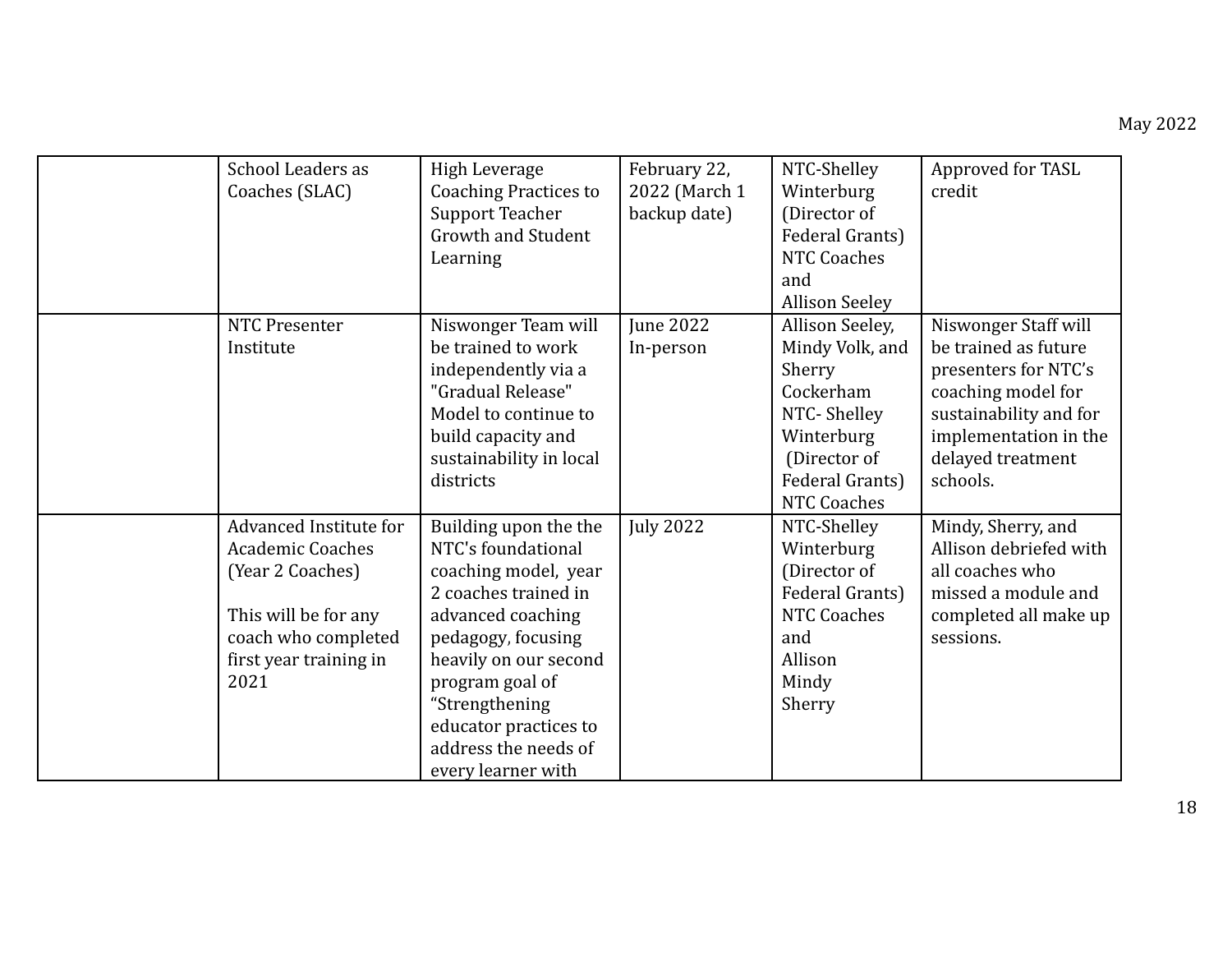|         |                         | ever-present attention<br>to equity as well as<br>continuous academic<br>and social-emotional<br>growth."                                                                                                            |                                              |                            |                                                                                                                                                                                                                                   |
|---------|-------------------------|----------------------------------------------------------------------------------------------------------------------------------------------------------------------------------------------------------------------|----------------------------------------------|----------------------------|-----------------------------------------------------------------------------------------------------------------------------------------------------------------------------------------------------------------------------------|
|         | Social Media<br>Twitter | DevelopingAcademicC<br>oaches@NiswongerD<br>AC                                                                                                                                                                       | Ongoing                                      | Allison<br>Mindy<br>Sherry | Making connections<br>with schools, districts,<br>coaches and leaders in<br>education, along with<br>promoting success<br>and positive coaching<br>connections.                                                                   |
| STEM.LD |                         |                                                                                                                                                                                                                      |                                              | Richard/Law/<br>Vicki      |                                                                                                                                                                                                                                   |
|         | Recruiting              | Recruiting up to 35<br>high schools and 70<br>middle schools<br>Cohort $1 = 12$ high<br>schools and 28 middle<br>schools (14 control<br>and 14 treatment)<br>Cohort $2 = 8$ high<br>schools and 12<br>middle schools | Cohort 1<br>Complete<br>Cohort 2<br>Complete |                            | Recruiting is<br>Complete: In both<br>cohorts we have 21<br>high schools, 20<br>treatment middle<br>schools, and 20<br>treatment middle<br>schools, for a total of<br>61 schools.<br>We did not meet our<br>participation goal of |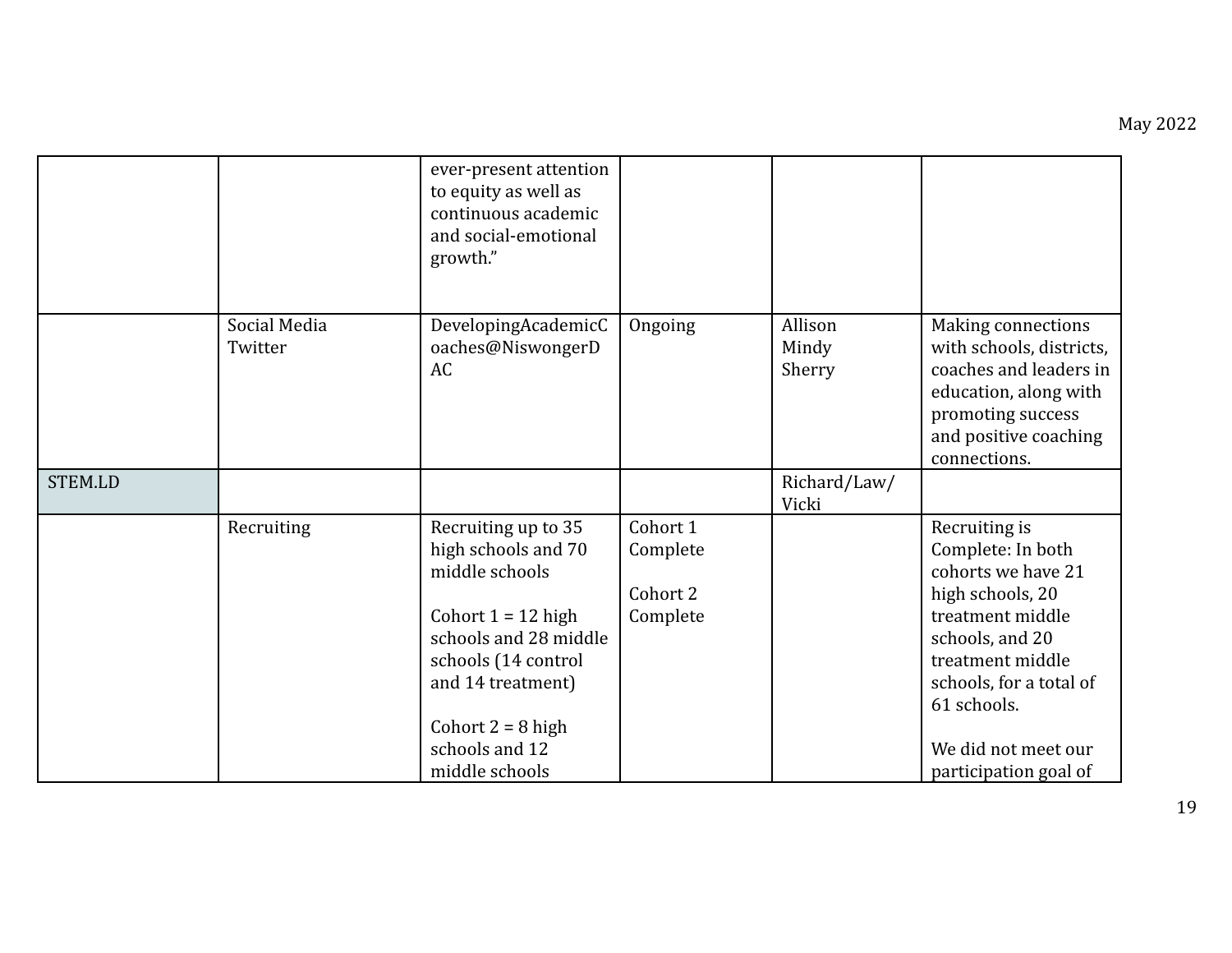|  | (6 control and 6     |  | 30 high schools and        |
|--|----------------------|--|----------------------------|
|  | treatment)           |  | 60 middle schools          |
|  |                      |  | (total 90 schools).        |
|  | <b>Total Schools</b> |  | Schools were               |
|  | (including treatment |  | reluctant, in light of     |
|  | and control) $=$     |  | COVID and the heavy        |
|  | 20 high schools and  |  | <b>ESSER</b> requirements, |
|  | 40 middle schools;   |  | to add another             |
|  | 60 schools total     |  | obligation. We             |
|  |                      |  | expanded our region        |
|  |                      |  | of service somewhat        |
|  |                      |  | to include Anderson,       |
|  |                      |  | Union, and Claiborne       |
|  |                      |  | Counties and Oneida        |
|  |                      |  | Special School             |
|  |                      |  | District. We believe       |
|  |                      |  | this number of             |
|  |                      |  | schools, 21 high           |
|  |                      |  | schools and 40 middle      |
|  |                      |  | schools, in two            |
|  |                      |  | cohorts, will serve the    |
|  |                      |  | study well. Our goal       |
|  |                      |  | now is to help each        |
|  |                      |  | school fully commit to     |
|  |                      |  | improving their math       |
|  |                      |  | and science                |
|  |                      |  | programming and            |
|  |                      |  | instruction.               |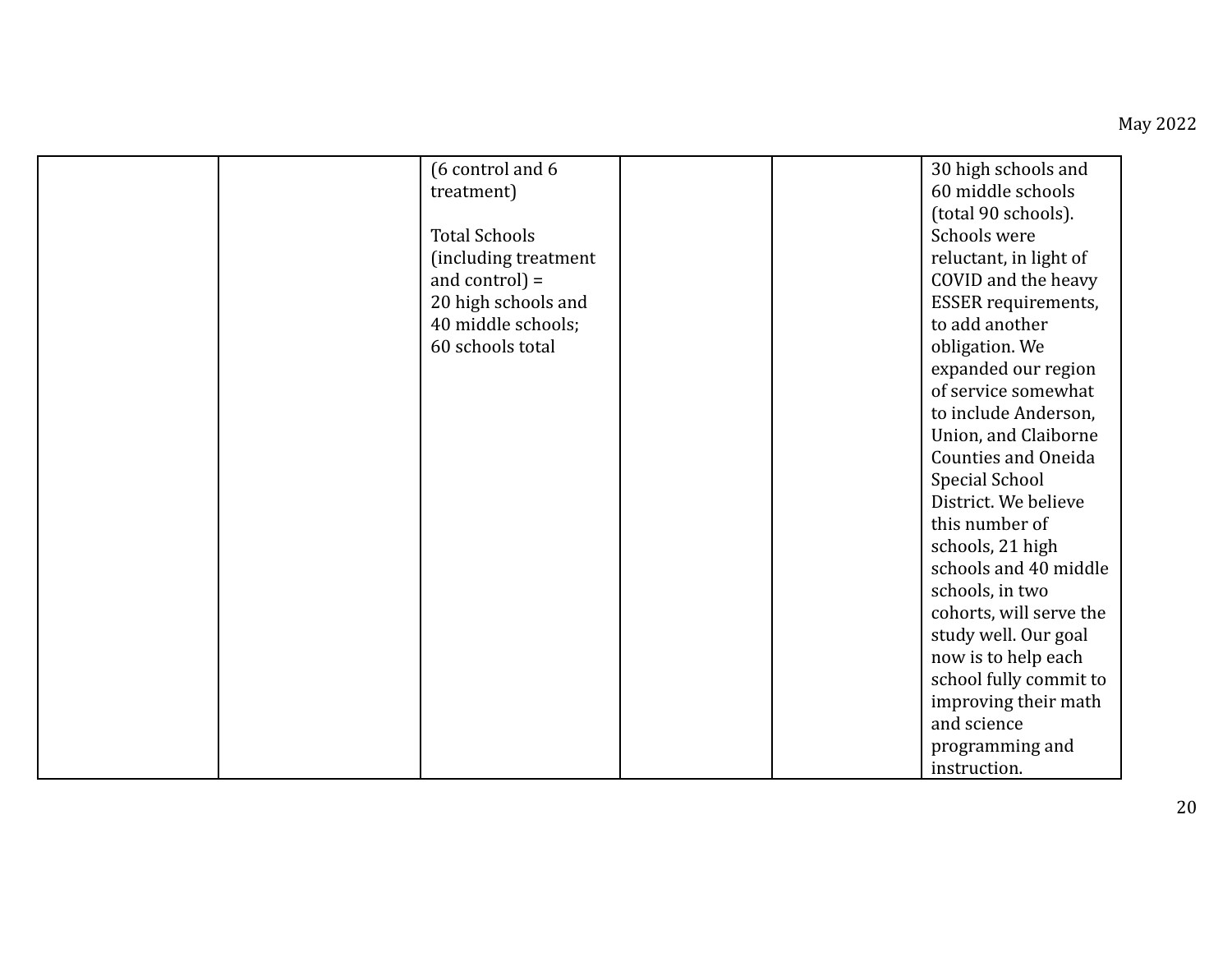## May 2022

| <b>Orientation Training</b> | Ongoing with Cohort 1;<br>Cohort 1 98% Complete<br>Cohort 2 will begin<br>Spring 2022 | Cohort 1<br>Completion<br>Target - 9/30/21<br>Cohort 2<br>Completion<br>Target - 4/15/22 | We missed the<br>deadline of 9/30/21,<br>but we persisted with<br>incomplete schools.<br>We are proud of our<br>98% overall<br>completion rate for<br>orientation training in<br>cohort 1.<br>We now have 21/26<br>schools at 100%;<br>25/26 schools 95% |
|-----------------------------|---------------------------------------------------------------------------------------|------------------------------------------------------------------------------------------|----------------------------------------------------------------------------------------------------------------------------------------------------------------------------------------------------------------------------------------------------------|
|                             |                                                                                       |                                                                                          | (or only lacking one<br>teacher). The school<br>that is lagging is at<br>90% completion.                                                                                                                                                                 |
|                             |                                                                                       |                                                                                          | Data measured using<br>the total number of<br>required modules<br>divided by completed<br>modules.                                                                                                                                                       |
|                             |                                                                                       |                                                                                          | 12 of 14 Cohort 2<br>schools have been<br>onboarded with solid<br>plans for completing                                                                                                                                                                   |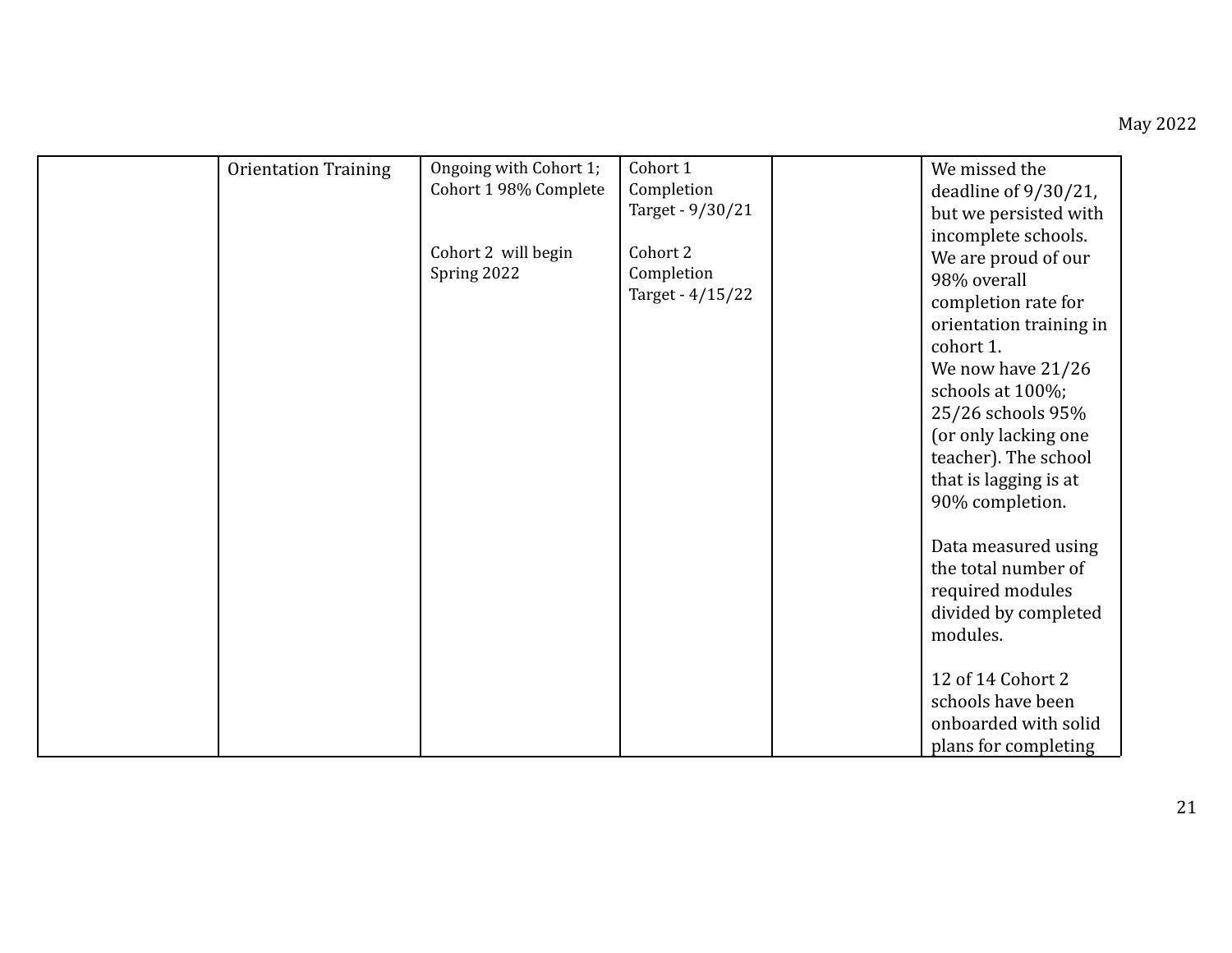|                               |                                                                                           |                                                                                          | orientation training<br>before summer break.                                                                                                                                                                                                                                                                                                                                                                                                                                                                                   |
|-------------------------------|-------------------------------------------------------------------------------------------|------------------------------------------------------------------------------------------|--------------------------------------------------------------------------------------------------------------------------------------------------------------------------------------------------------------------------------------------------------------------------------------------------------------------------------------------------------------------------------------------------------------------------------------------------------------------------------------------------------------------------------|
| Deep Dive Partner<br>Matching | Ongoing with Cohort 1;<br>Cohort 1 100%<br>Complete<br>Cohort 2 will begin<br>Spring 2022 | Cohort 1<br>Completion<br>Target - 9/30/21<br>Cohort 2<br>Completion<br>Target - 4/15/22 | Our goals for 2022<br>will be to increase<br>engagement by having<br>more teachers<br>partnered. This means<br>new partnerships for<br>Cohort 1 schools and<br>strong partnering for<br>Cohort 2.<br>We are promoting<br>partners through<br>onboarding meetings<br>with schools and via<br>group meetings with<br>school<br>representatives.<br><b>Partner Showcases</b><br>will be held in<br>February. These are<br>virtual opportunities<br>for partners to<br>present their<br>programs. We have<br>encouraged schools to |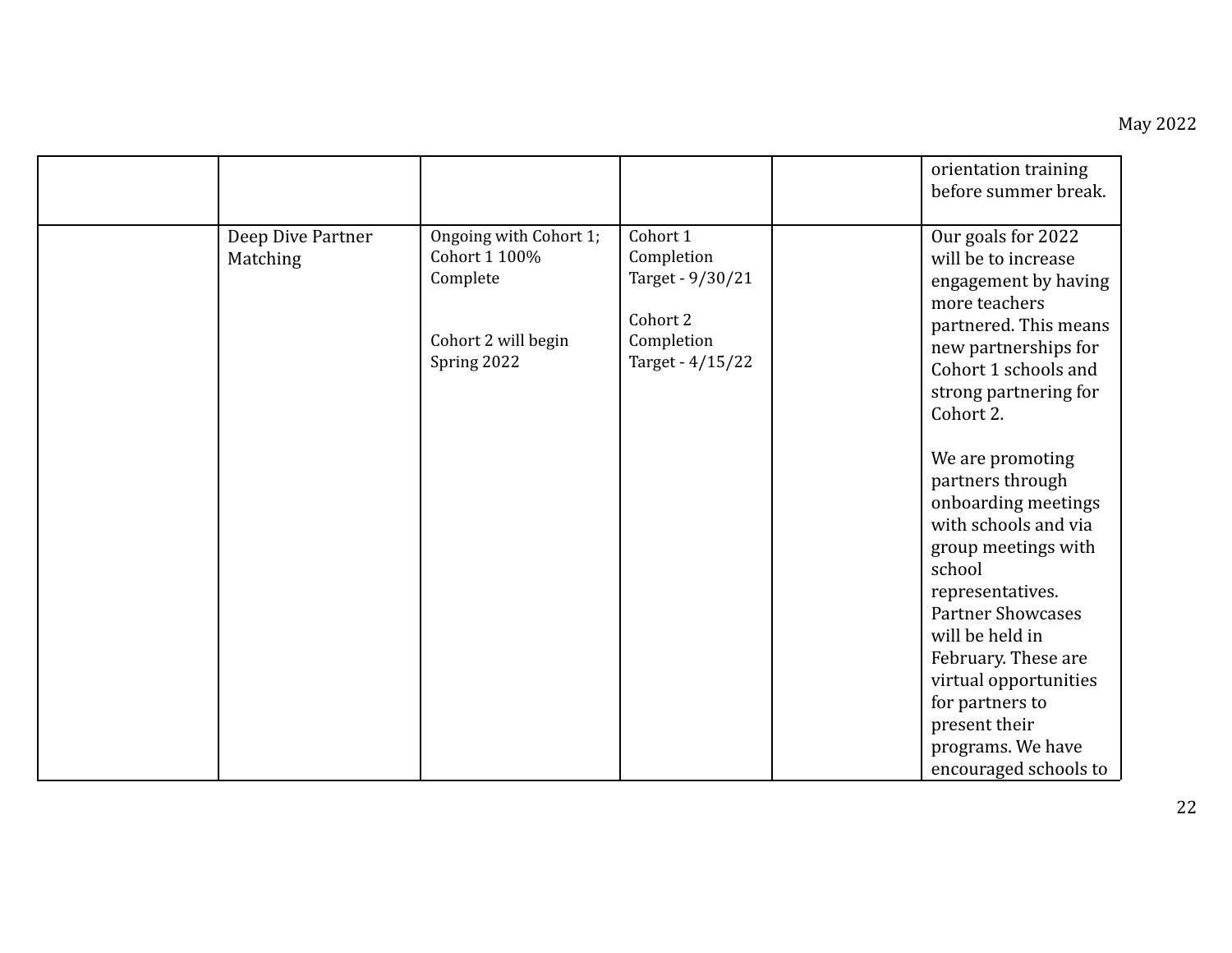|                            |                          |  | have teachers who<br>would be most<br>interested in each<br>partner to attend as a<br>part of a thoughtful<br>school partnering<br>process. |
|----------------------------|--------------------------|--|---------------------------------------------------------------------------------------------------------------------------------------------|
|                            |                          |  | Partner information<br>by school and by each<br>teacher within the<br>school is available                                                   |
| Professional Learning      | <b>Examining numbers</b> |  | We are gathering                                                                                                                            |
| <b>OST</b>                 | of participants and      |  | these data, reviewing                                                                                                                       |
| <b>Advanced Coursework</b> | responses to events to   |  | goals for APR, and                                                                                                                          |
|                            | set appropriate goals    |  | examining with our                                                                                                                          |
|                            |                          |  | partner, TNTP, to set                                                                                                                       |
|                            |                          |  | updated, appropriate                                                                                                                        |
|                            |                          |  | goals.                                                                                                                                      |
|                            |                          |  | TNTP is working with                                                                                                                        |
|                            |                          |  | us to develop specific                                                                                                                      |
|                            |                          |  |                                                                                                                                             |
|                            |                          |  |                                                                                                                                             |
|                            |                          |  |                                                                                                                                             |
|                            |                          |  |                                                                                                                                             |
|                            |                          |  |                                                                                                                                             |
|                            |                          |  | strategies for<br>promoting OST<br>opportunities across<br>the region. We are<br>also brainstorming<br>OST planning with                    |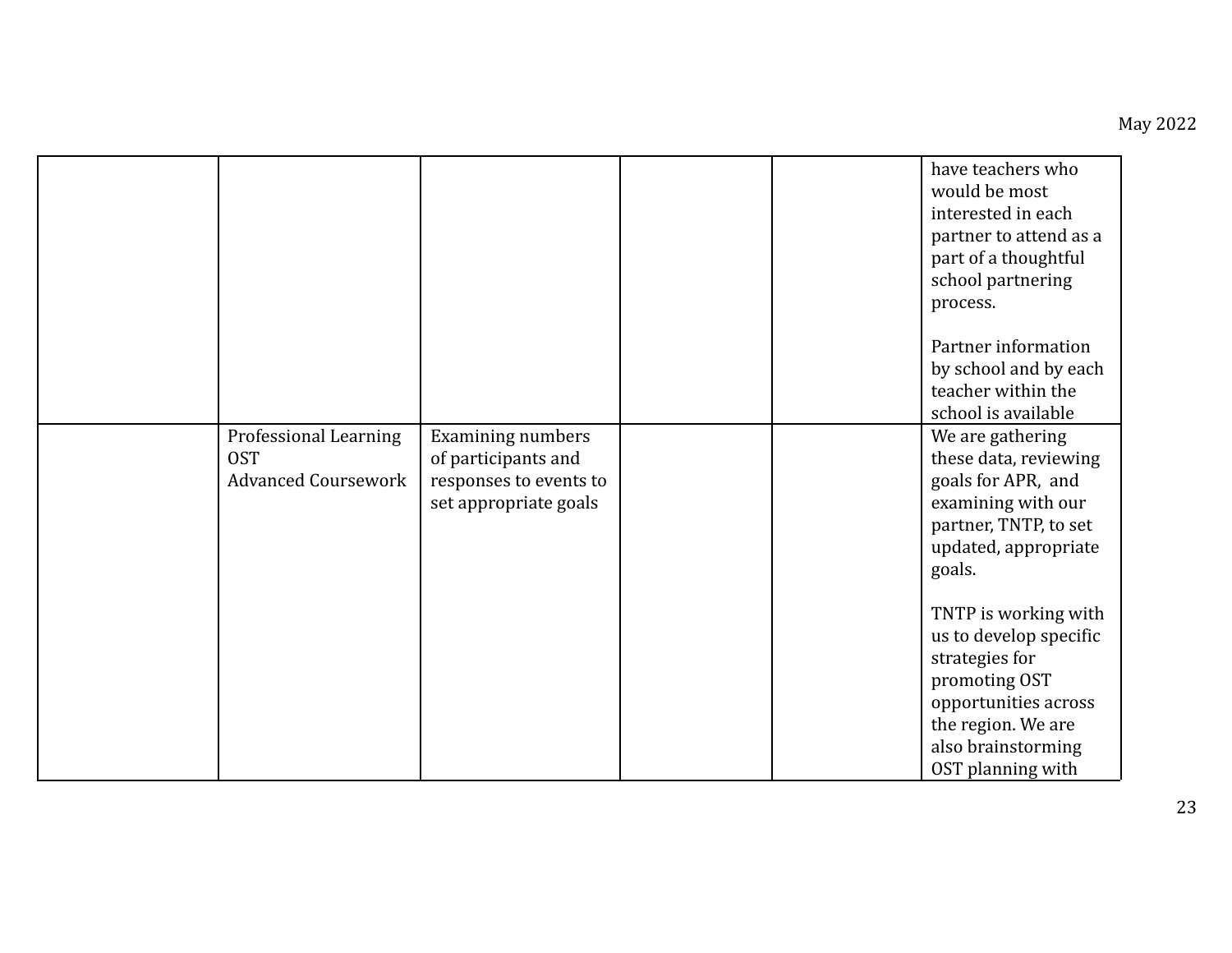|                  |                                       |                                                                                                                             |                           |               | school<br>representatives.<br>Niswonger Online and<br>AP Access for All will<br>have a showcase<br>opportunity for<br>schools to view. We<br>will be cataloging DE<br>and AP opportunities<br>for schools. A new<br>hire in this area,<br>Ramona Williams,<br>should move these<br>efforts forward<br>significantly. |
|------------------|---------------------------------------|-----------------------------------------------------------------------------------------------------------------------------|---------------------------|---------------|----------------------------------------------------------------------------------------------------------------------------------------------------------------------------------------------------------------------------------------------------------------------------------------------------------------------|
| Project On-Track | Data analysis meetings                | Communicating with<br>site coordinators<br>regarding mid-year<br>subtests' results                                          | January<br>15-February 18 | Debra Bentley | Coordinators and<br>tutors will use these<br>result in comparison<br>of end-of-year results<br>in May, 2022                                                                                                                                                                                                          |
|                  | Expanding number of<br>tutoring sites | Three new sites in<br><b>Washington County</b><br>(West View, Lamar,<br>and South Central)<br>were added to the<br>project. | January, 2022             | Debra Bentley | These new sites<br>should add 36-42 new<br>students.                                                                                                                                                                                                                                                                 |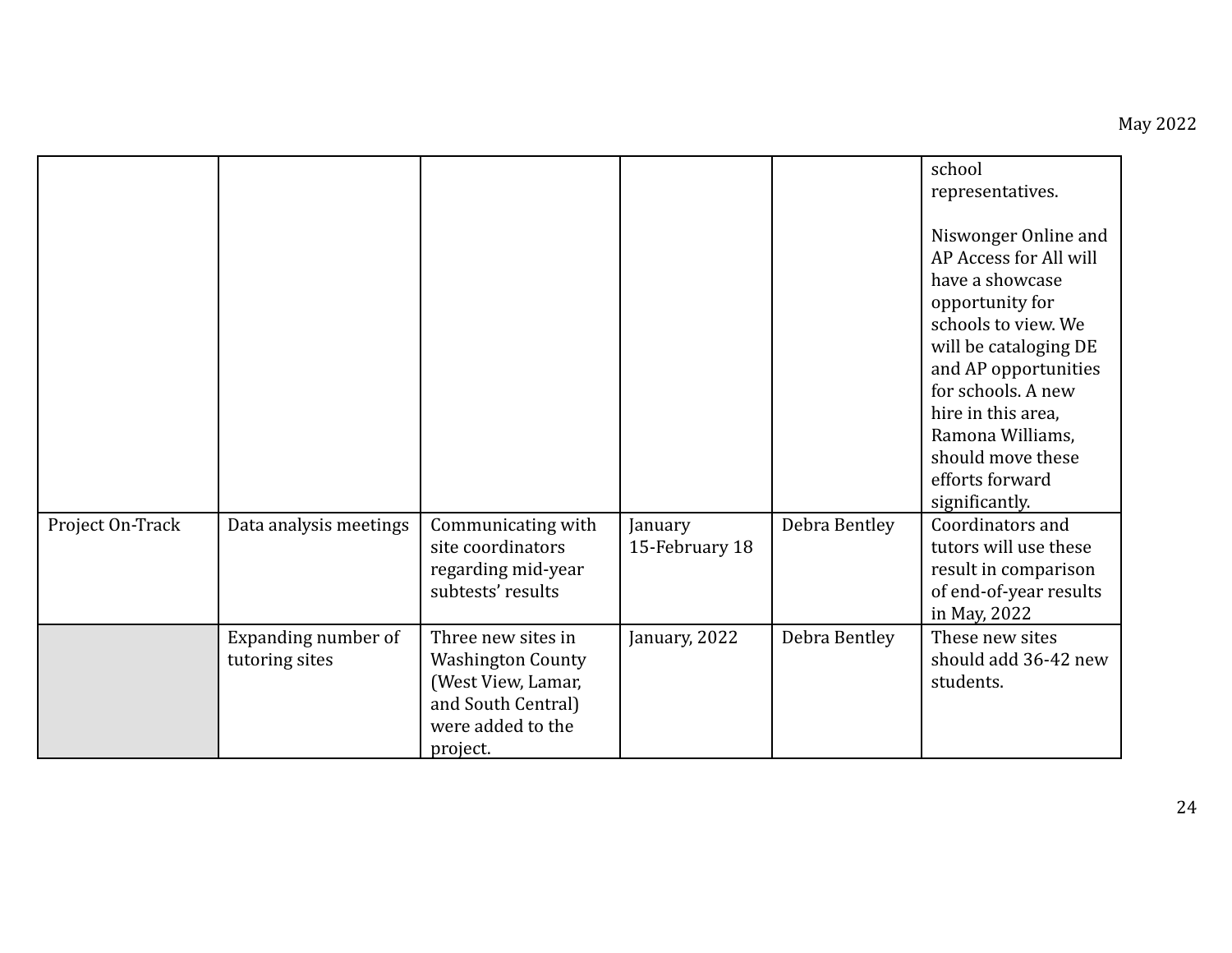| New design of tutor<br>training                                                       | All tutors will be<br>trained with a<br>six-hour session<br>consisting of both<br>synchronous and<br>asynchronous work                   | Three tutor<br>training sessions<br>will be held in<br>the month of<br>May, 2022                                        | Site<br>Coordinators<br><b>Existing Tutors</b><br>Debra Bentley                                              | This method will<br>streamline<br>information in a more<br>strategic means                                                                                                                                 |
|---------------------------------------------------------------------------------------|------------------------------------------------------------------------------------------------------------------------------------------|-------------------------------------------------------------------------------------------------------------------------|--------------------------------------------------------------------------------------------------------------|------------------------------------------------------------------------------------------------------------------------------------------------------------------------------------------------------------|
| Soliciting additional<br>high dosage tutors                                           | In collaboration with<br>ETSU, Milligan,<br>Tusculum, and King to<br>recruit university<br>students to be trained<br>as tutors           | Recruitment and<br>training will<br>take place in<br>Spring, 2022<br>with tutor list<br>available by<br>early May, 2022 | Debra Bentley<br><b>Site</b><br>Coordinators<br>Tutors                                                       | There is an<br>expectation of<br>securing 30-40 new<br>tutors through this<br>process                                                                                                                      |
| Begin the process of<br>adding high dosage<br>math                                    | Discuss with district<br>partner the feasibility<br>of adding high dosage<br>tutoring math<br>sessions for grades<br>$2 - 5$             | Scheduled<br>meeting with<br>Amplify to add<br>math has been<br>scheduled for<br>late February                          | Debra Bentley<br>Chasity O'Quinn<br>David<br>Stephenson                                                      | The choice to use<br><b>Amplify Math allows</b><br>for the ability to use<br>the same platform as<br>the literacy project<br>and also provides the<br>benchmark<br>assessments and<br>progress monitoring. |
| Complete the<br>application for a<br><b>Community Partner</b><br><b>Grant for HDT</b> | The Foundation will<br>submit an application<br>for a multi-million<br>dollar grant to serve<br>the First TN region for<br>29 31 months. | Application<br>deadline is<br>4/22/2022                                                                                 | Debra Bentley<br><b>Brittany Seybert</b><br><b>Bethany Fillers</b><br>Richard<br>Kitzmiller<br>Nancy Dishner | Implementation will<br>begin in fall, 2022                                                                                                                                                                 |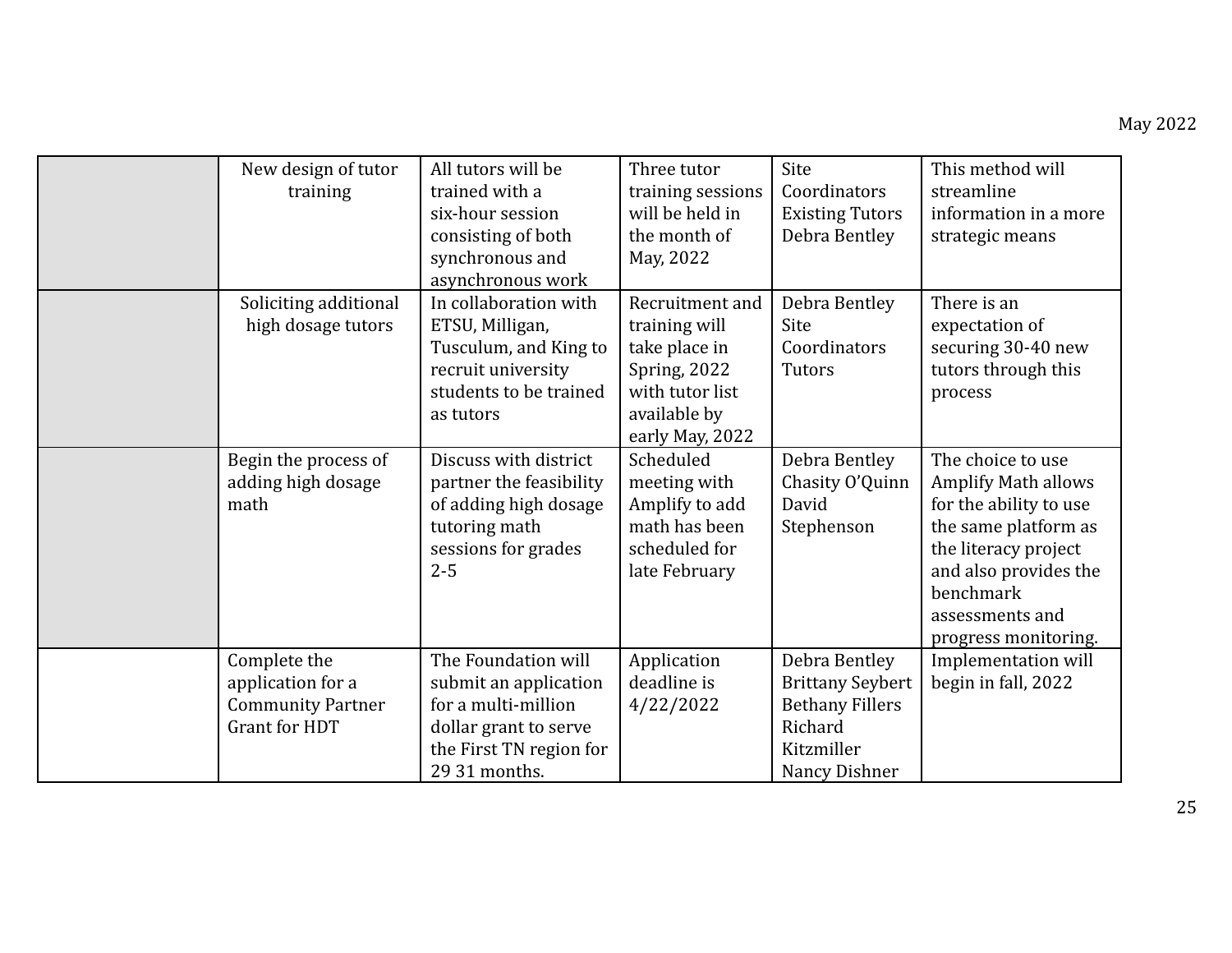|                                                 | New MOUs with<br>district partners                                                             | Begin communication<br>with district partners<br>to develop new MOUs<br>for the 2022-2023<br>school year | March-April,<br>2022 | Debra Bentley<br>District Contact<br>Persons | MOUs and new data<br>agreements will be<br>developed and sent,<br>by email, to school<br>districts.                                                                                                                                                                                                                                |
|-------------------------------------------------|------------------------------------------------------------------------------------------------|----------------------------------------------------------------------------------------------------------|----------------------|----------------------------------------------|------------------------------------------------------------------------------------------------------------------------------------------------------------------------------------------------------------------------------------------------------------------------------------------------------------------------------------|
| Comprehensive<br>Educational<br>Resources (CER) | Learning Together<br>2022                                                                      | <b>Host Learning</b><br>Together 2022 and<br>increase district<br>participation                          | Oct. 28, 2022        | Nancy, Mia<br>Hyde, Debra<br>Bentley         | We have increased<br>district participation<br>to 11 districts and<br>University School. We<br>have an estimated<br>attendance of 4100<br>educators at 12 sites.                                                                                                                                                                   |
| Comprehensive<br>Educational<br>Resources (CER) | <b>Program Description</b><br>and Procedure<br>Manual/Membership<br>Agreement/Annual<br>Report | Seeking<br>superintendent<br>approval and<br>commitment of<br>membership<br>agreement                    | March 1, 2022        | Mia Hyde                                     | A program<br>description/procedur<br>e manual was created<br>and approved by<br>Superintendents in<br>late Feb. Membership<br>agreements for<br>SY22-23 submitted.<br>We have 24 out of 28<br>completed. Annual<br>report delivered on<br>Feb. 28, 2022. Hardin<br>County joined CER in<br>April 2022 with 28<br>districts in CER. |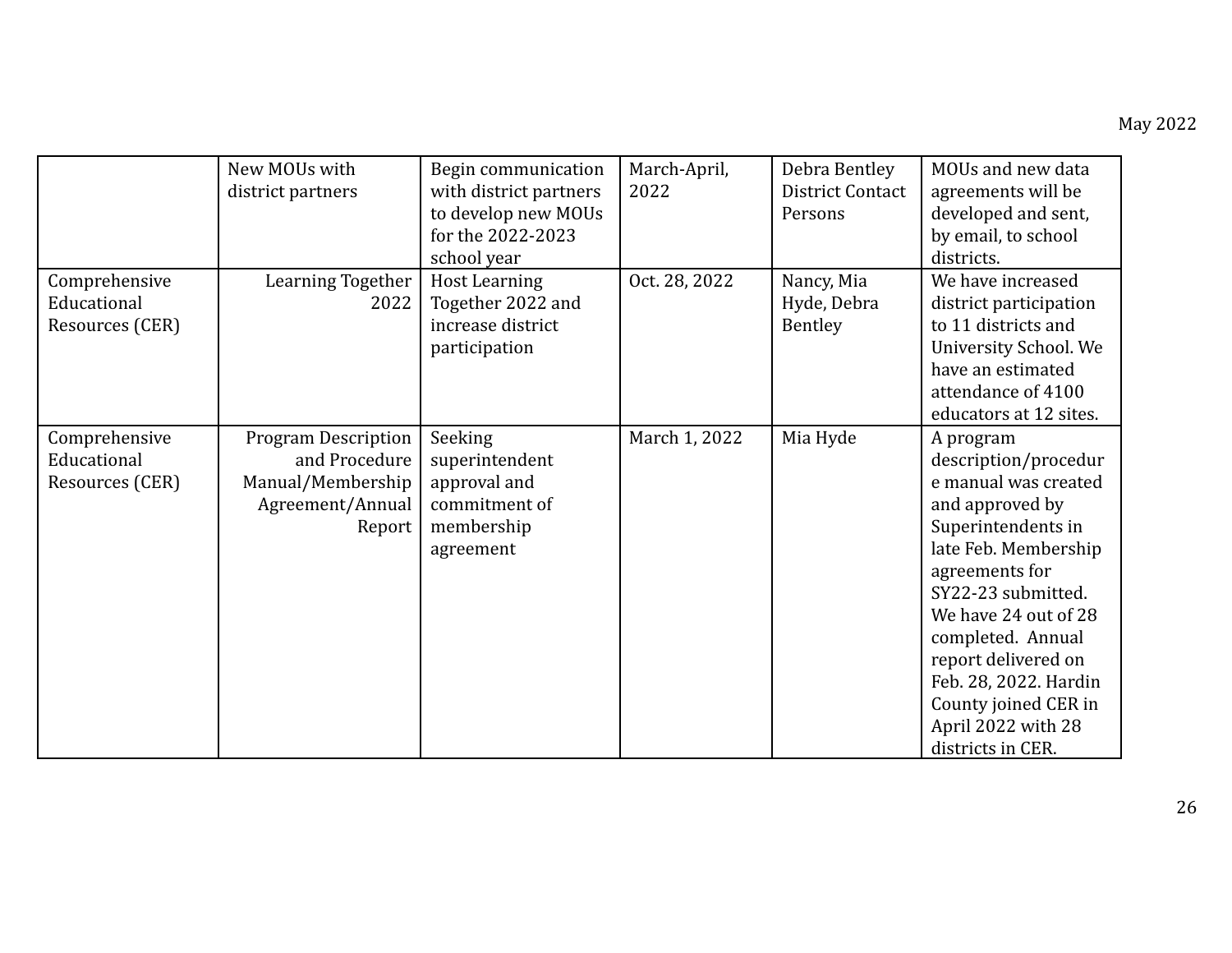| Comprehensive<br>Educational<br>Resources (CER) | <b>Materials Completion</b><br>for SY21-22 | All materials<br>completed and<br>uploaded on website                                             | Feb. 28, 2022                                 | Mia Hyde      | <b>Curriculum Teams</b><br>have concluded all<br>materials creation for<br>this school year. In<br>process of recruiting<br>teams for SY22-23                                         |
|-------------------------------------------------|--------------------------------------------|---------------------------------------------------------------------------------------------------|-----------------------------------------------|---------------|---------------------------------------------------------------------------------------------------------------------------------------------------------------------------------------|
| Comprehensive<br>Educational<br>Resources (CER) | Pacing Guides for<br>SY22-23               | Pacing Guide teams<br>will create pacing<br>guides for SY22-23                                    | March 15, 2022                                | Mia Hyde      | Pacing guides for<br>SY22-23 are finalized                                                                                                                                            |
| Comprehensive<br>Educational<br>Resources (CER) | Benchmark<br>Assessments                   | <b>Common CASE</b><br>benchmarks given up<br>to 3 times per year<br>and data shared<br>across CER | Last benchmark<br>window Feb.<br>28-March 18. | Mia Hyde      | 26 out of 28 districts<br>use CASE. 22 districts<br>share data. A new<br>"growth" report was<br>created for CER<br>districts showing year<br>over year growth with<br>the benchmarks. |
| <b>OUTREACH</b>                                 |                                            |                                                                                                   |                                               |               |                                                                                                                                                                                       |
| <b>TICUA Board</b>                              |                                            | <b>Board Meeting</b><br>October 26                                                                | Ongoing                                       | Nancy         | <b>Annual Meeting</b><br>February 21-23, 2022                                                                                                                                         |
| <b>Battelle for Kids</b><br>(BFK)               |                                            | Rural Collaborative<br>Initiative                                                                 |                                               | Richard/Nancy | Informal meetings<br>(largely inactive now)                                                                                                                                           |
| <b>Gates Foundation</b>                         | Learning Circle                            |                                                                                                   | ongoing                                       | Nancy         | Visit to the NF by<br>Gates Senior VP, Tosha<br>Downey, February<br>$16-17.$                                                                                                          |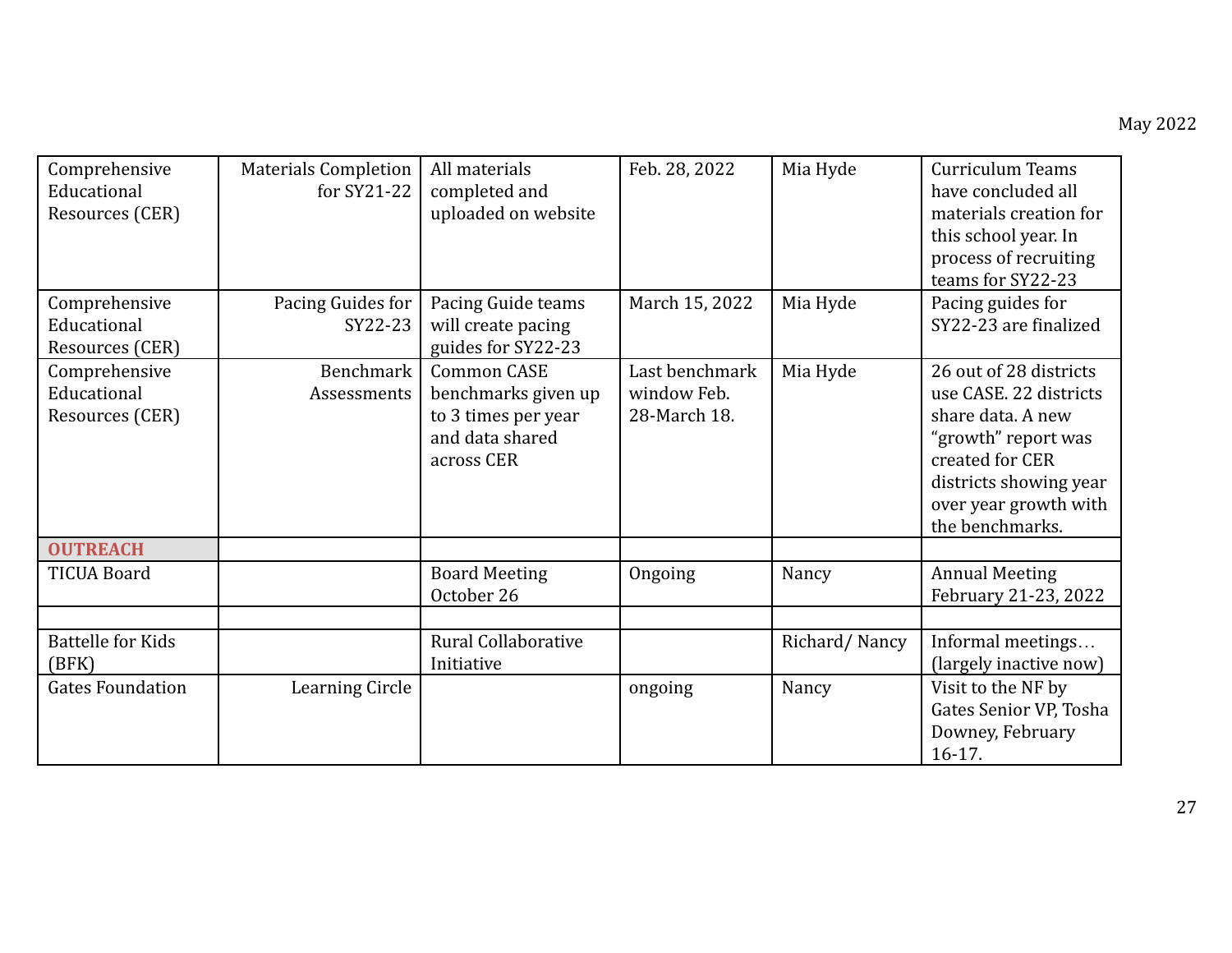|                                         | i3/EIR Rural<br>Communities of<br>Practice         | Various<br>(webinars, etc.)                                  |                       | Richard, others        | Ongoing                                                                    |
|-----------------------------------------|----------------------------------------------------|--------------------------------------------------------------|-----------------------|------------------------|----------------------------------------------------------------------------|
|                                         |                                                    |                                                              |                       |                        |                                                                            |
| <b>ETSU</b>                             | Center of Excellence in<br><b>STEM Education</b>   | <b>STEM Hub Advisory</b><br>Council monthly<br>meetings      |                       | Richard, Law,<br>Vicki | CESE is partner on<br>STEM.LD grant<br>(epidemiology and<br>statistics)    |
| State Board of<br>Education             | Philanthropy<br><b>Engagement Council</b>          |                                                              | quarterly<br>meetings | Nancy                  |                                                                            |
| <b>SCORE</b>                            |                                                    | <b>Advisory Council</b>                                      |                       | Nancy                  | Regular virtual<br>meetings                                                |
| TN Dept. of Ed. /<br><b>CORE</b> office |                                                    | Regular meetings<br>with Superintendents<br>and Directors    |                       | Richard/Nancy          | Currently, one virtual<br>meeting & one<br>in-person meeting per<br>month. |
| AccelNow                                |                                                    |                                                              | ongoing               | Richard                |                                                                            |
| Potential Grants &<br>Partnerships      |                                                    |                                                              |                       |                        |                                                                            |
|                                         |                                                    |                                                              |                       |                        |                                                                            |
|                                         | Regional Educational<br>Laboratory -<br>Appalachia | Several initiatives<br>with this<br>USED-sponsored<br>agency |                       |                        | PD webinar series in<br>progress; other<br>proposals in planning.          |
|                                         | <b>National Science</b><br>Foundation              | Partnership with<br><b>ETSU</b>                              |                       |                        | Continuing to explore<br>options.                                          |
|                                         |                                                    |                                                              |                       |                        |                                                                            |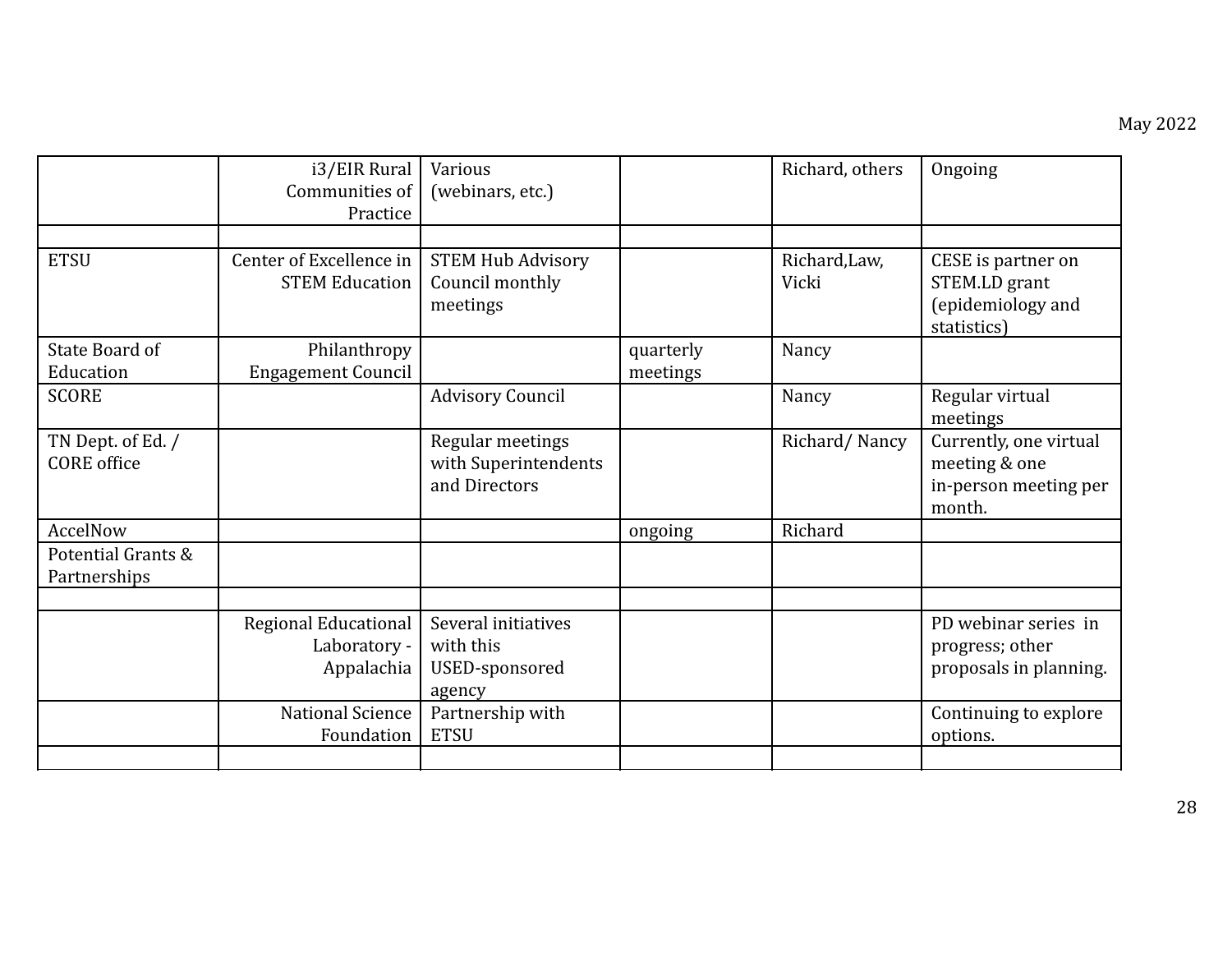| Local Business &<br>Industry                     |                                                 |                         | Ongoing                            | Nancy/Law      | Recruiting focused on<br>financial giving/<br>expansion ongoing                                     |
|--------------------------------------------------|-------------------------------------------------|-------------------------|------------------------------------|----------------|-----------------------------------------------------------------------------------------------------|
|                                                  | Tennessee Higher<br><b>Education Commission</b> | <b>Board Member</b>     | Ongoing                            | Nancy          | <b>Quarterly Meetings</b>                                                                           |
|                                                  | TN Arts Commission                              | Commissioner            | Appointed to<br>Audit<br>Committee | Nancy          | <b>Quarterly Meeting</b>                                                                            |
| <b>ADMINISTRATION</b><br><b>&amp; OPERATIONS</b> |                                                 |                         |                                    |                |                                                                                                     |
| C <sub>3</sub> Leadership<br>Council             |                                                 |                         |                                    | Nancy/Richard  | Superintendents'<br>Retreat held February<br>27-28, 2022                                            |
|                                                  | Web page                                        | <b>Updates and News</b> | Spring/Fall<br>2022                | <b>Barbara</b> | Updates performed as<br>necessary                                                                   |
|                                                  | Publications                                    | <b>Online News</b>      | Quarterly                          | Barbara/Nancy  | Next Online News is<br>in process and hope to<br>get it out in early<br>March                       |
|                                                  |                                                 | <b>Annual Report</b>    |                                    | Nancy          | 2021 Annual Report<br>with focus on 20th<br>Anniversary is<br>complete and was<br>mailed in January |
|                                                  |                                                 |                         |                                    |                |                                                                                                     |
|                                                  | Social Media                                    |                         |                                    | <b>Barbara</b> | Ongoing                                                                                             |
| $\&$<br>Memberships<br>Subscriptions             |                                                 |                         |                                    |                |                                                                                                     |